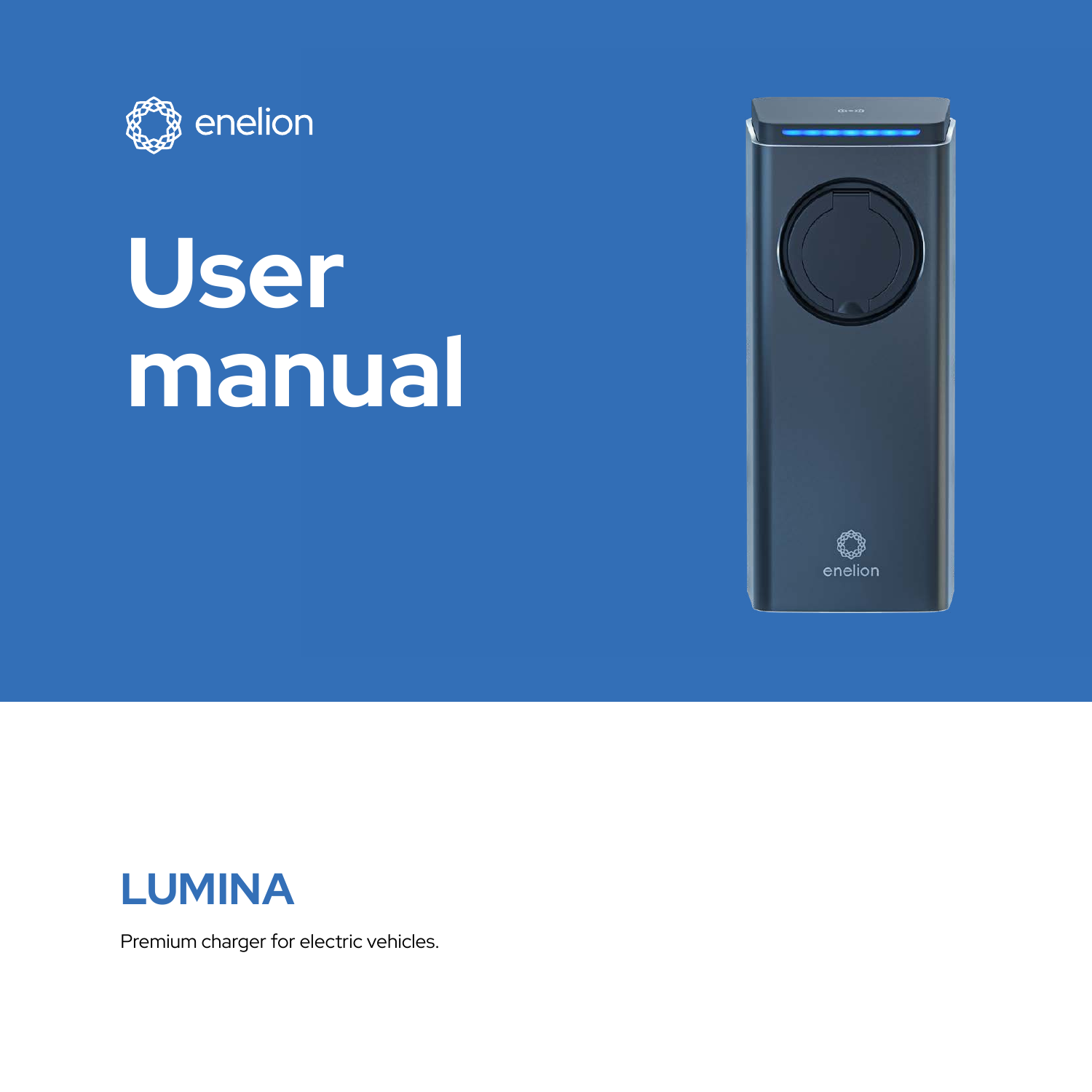# Dear user

Congratulations on your purchase of the Enelion charger and thank you for your trust.

Please read this manual before installation or prior to the station being commisioned.

**The manual may change as the product develops. The information provided may not be correct. All rights reserved. Revision: V 3.9 rev 2 Number of pages: 38 Release date: June 10, 2022**

Up-to-date manuals for users and installers always available at: **enelion.com/en/help**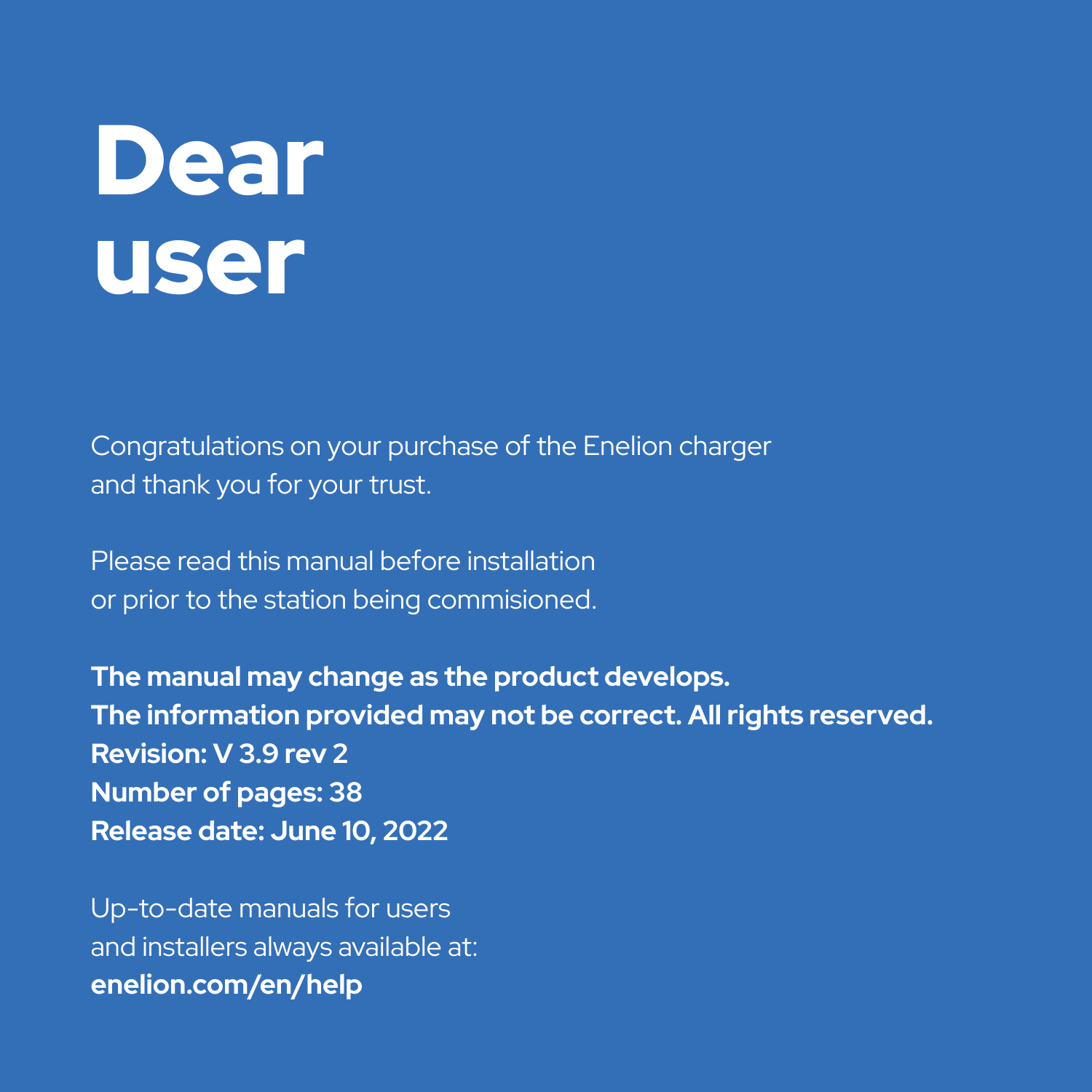# Table of content content  $\overline{\mathbf{b}}$ Table

### Important information

### Use of the charging station

| Preparation for use                                       |    |
|-----------------------------------------------------------|----|
| Charging                                                  |    |
| Completion of charging                                    | 8  |
| Emergency stop                                            | 8  |
| Procedure in the event of irregularities, faults and fire | 8  |
| General rules for safe operation                          | q  |
| Health and Safety                                         | q  |
| Disposal and environmental protection                     | 10 |
|                                                           |    |

### Device configuration

| Available variants         |    |
|----------------------------|----|
| Initiating the device      | 12 |
| Changing the configuration | 12 |
| LED bar                    | 13 |
|                            |    |

### Configuration panel

| Features      |                                       | 14 |
|---------------|---------------------------------------|----|
| Communication |                                       | 14 |
|               | Access to the configuration panel     | 15 |
|               | Navigation in the configuration panel | 16 |
| Dashboard     |                                       | 16 |
| Network       |                                       | 16 |
|               | Overview                              | 16 |
|               | WiFi                                  | 17 |
|               | <b>GSM</b>                            | 17 |
|               | Hotspot                               | 18 |
| OCPP          |                                       | 18 |
|               | Connection                            | 18 |
|               | Configuration keys                    | 19 |
|               |                                       |    |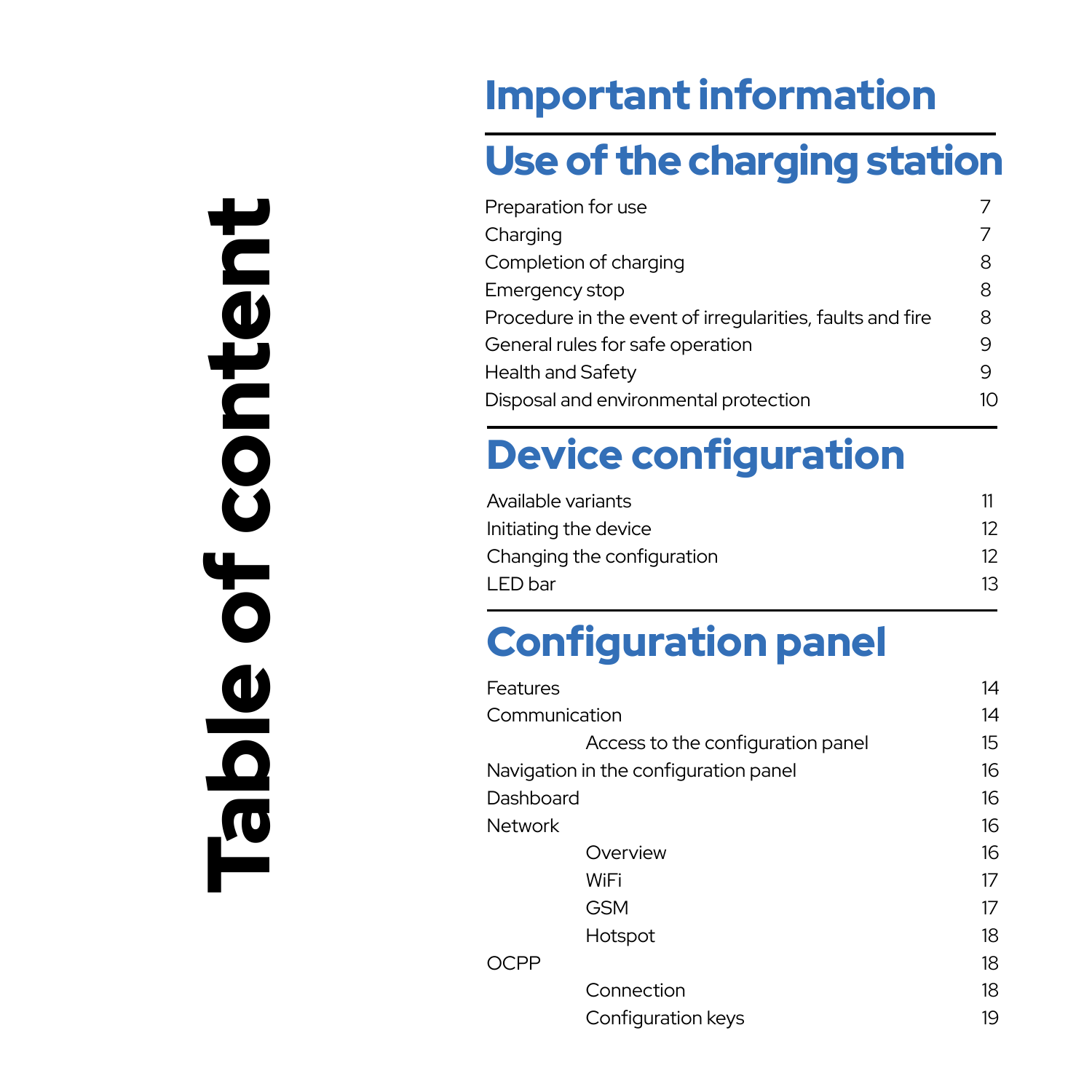| μ                        |
|--------------------------|
|                          |
| $\blacksquare$           |
| $\boldsymbol{\bar \Phi}$ |
| Ĕ                        |
|                          |
| C                        |
| $\mathbf O$              |
| Ŭ                        |
|                          |
| $\overline{\mathbf{r}}$  |
|                          |
| $\mathbf O$              |
|                          |
| Ø                        |
|                          |
| Q                        |
|                          |
| <b>P</b>                 |
|                          |

| Charger          |               | 19 |
|------------------|---------------|----|
|                  | Overview      | 19 |
|                  | Mains         | 20 |
|                  | Authorization | 21 |
|                  | Accessories   | 21 |
| Charging network |               | 22 |
|                  | Overview      | 22 |
|                  | Settings      | 23 |
| System           |               | 23 |
|                  | Overview      | 23 |
|                  | Update        | 24 |
|                  | <b>Users</b>  | 24 |
|                  | Time          | 24 |
|                  | Logs          | 25 |
|                  | Reboot        | 25 |
| Technical data   |               | 25 |

### **Maintenance**

| Cleaning | 26 |
|----------|----|
|----------|----|

### **Operation**

| Operation and maintenance of charging stations | 27 |
|------------------------------------------------|----|
| <b>Technical tests</b>                         | 27 |
| Continuity measurement of the protective       |    |
| conductors                                     | 28 |
| Effectiveness of electric shock protection     |    |
| measurement                                    | 28 |
|                                                |    |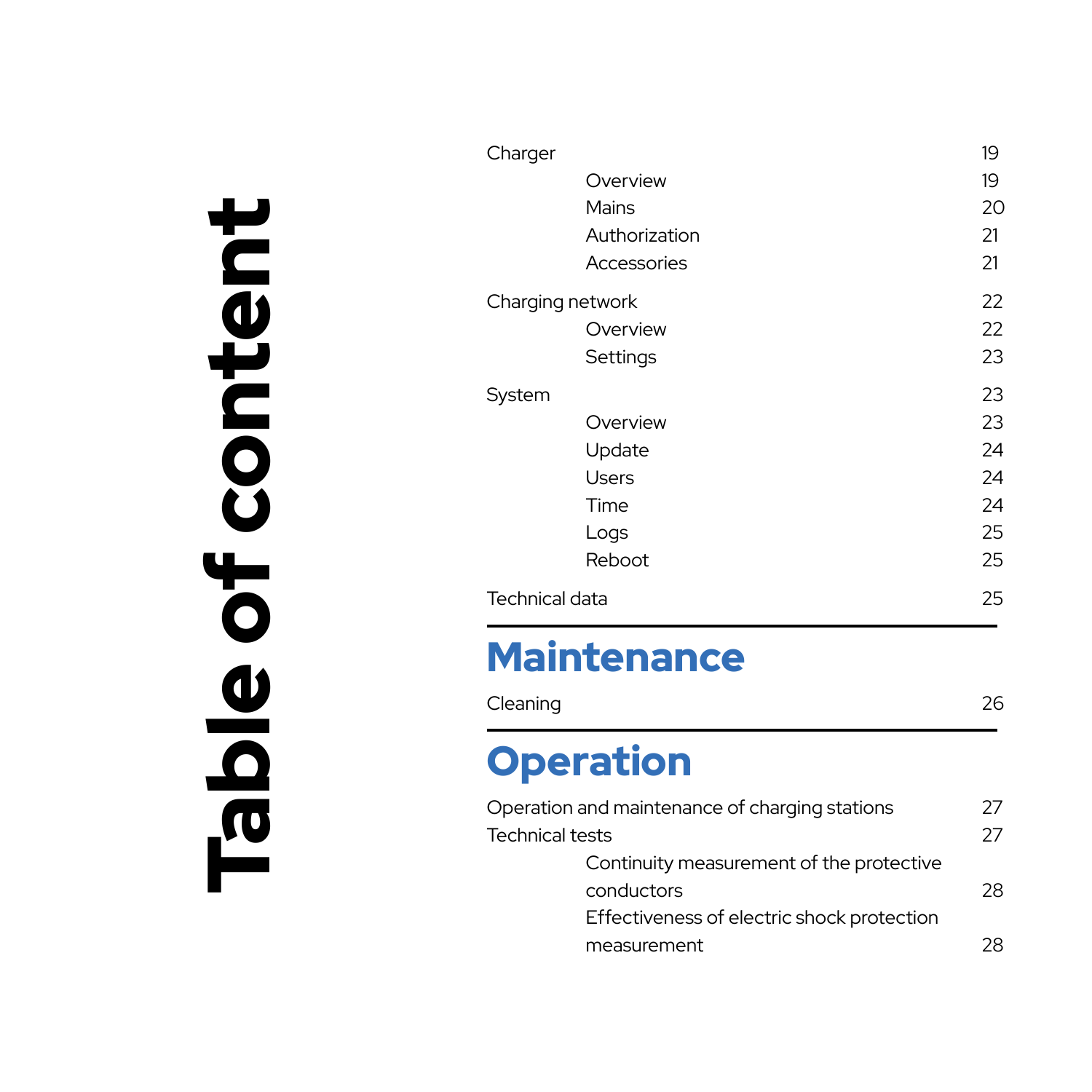| ŀ                                   |
|-------------------------------------|
| Ξ                                   |
| C<br>Ø                              |
| Ě<br>٦                              |
| $\blacksquare$                      |
|                                     |
| $\mathbf O$<br>Ŭ                    |
|                                     |
| ŀ,                                  |
| $\mathbf 0$                         |
| Ø                                   |
|                                     |
|                                     |
| $\mathbf \Omega$                    |
| $\boldsymbol{\tilde{\mathfrak{g}}}$ |

| Testing insulation resistance                          | 28 |
|--------------------------------------------------------|----|
| Testing the insulation resistance of the electrical    |    |
| installation supplying power to the                    | 28 |
| charging station                                       |    |
| Testing the insulation resistance of the charging      |    |
| station with a charging module                         | 29 |
| Adapter                                                | 30 |
| Measurement of the effectiveness of protection against |    |
| electric shock                                         | 31 |
| Testing the operation of residual current devices      | 31 |
| Functional tests of the device – methods of            |    |
| execution                                              | 32 |

### Technical description

### **Troubleshooting**

| Alerts                     | 36 |
|----------------------------|----|
| Frequently Asked Questions | 36 |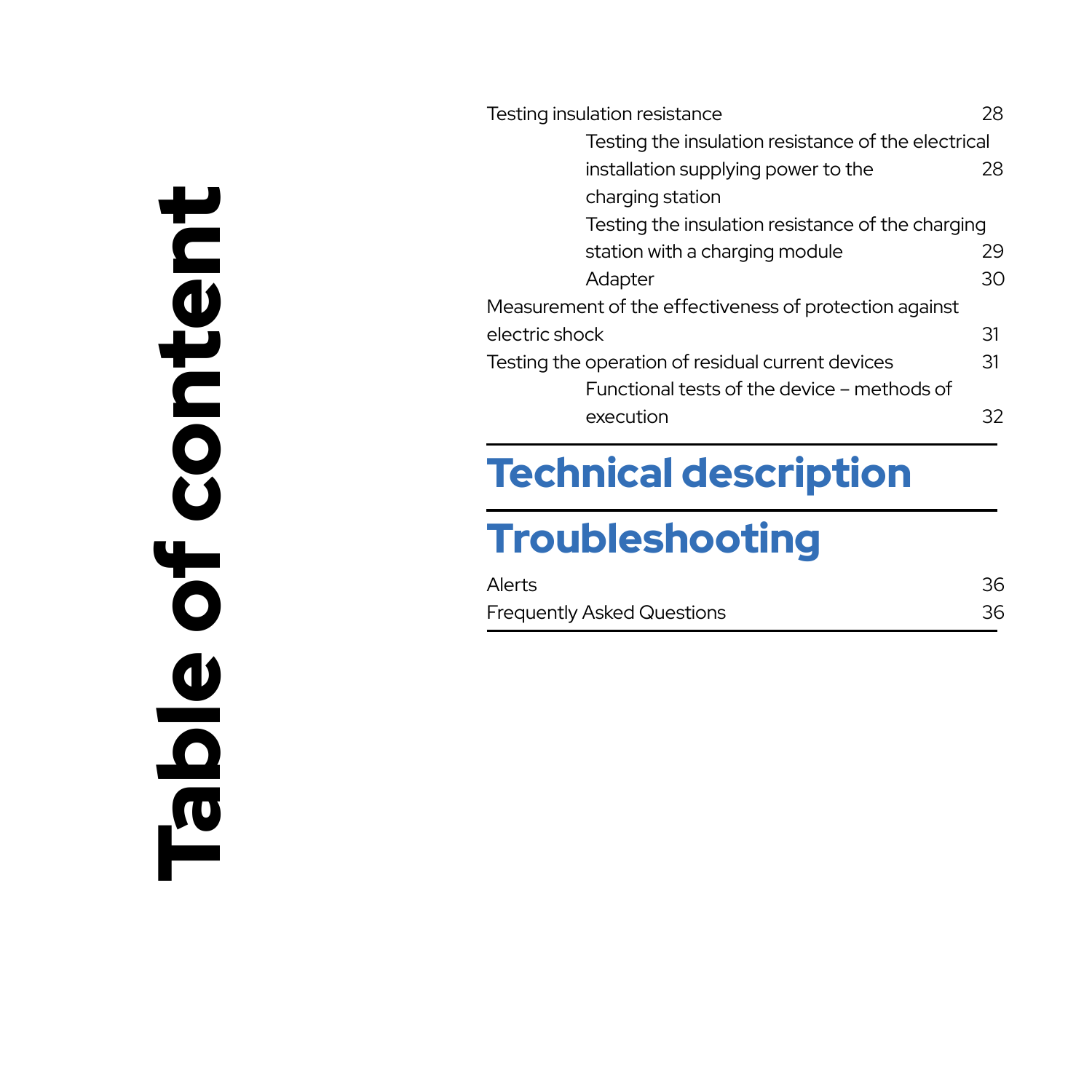### Important information

#### **Please read this manual before attempting to install or commission the charger.**

#### Safety instructions for installation

- Do not carry out outdoor installation during precipitation or strong winds if there is a risk that water or debris may enter the device.
- Carry out all operations described in this manual after ensuring that there is no voltage in the power cord.
- This product may only be installed, repaired or serviced by an authorised electrician.
- All local, regional and national electrical installation regulations must be observed.
- Installation must not be carried out near explosive atmospheres or in areas where there is a risk of running water.
- Risk to life from high electrical voltages.
- The product must be permanently installed in its final location.
- The product must be installed on a wall or structure with sufficient load bearing capacity.
- The clamps on the rear panel are live when the power circuit is closed and must never come into direct contact with anything other than the Lumina plug-in electronics.
- Lumina's network SSID and password are required for installation and configuration; they can be found on the back of the charging head.

#### Safety instructions for use

- Never use or touch the device if it is damaged or not functioning properly.
- Always perform the recommended maintenance, installation and any repair work by an authorised service centre and in accordance with local requirements.
- Do not use water to extinguish a fire.
- Never clean the station with high pressure or running water.
- Do not immerse the station in water or other liquids.
- If the light bar on the device lights up red, there is an error.
- Never touch the contacts of the type 2 socket/ plug and never insert foreign objects into it.
- Never use the charging cable if it is damaged or if the connector is wet or dirty.
- Do not use extension cables or adapters in connection with the station.
- The charging cable can only be disconnected from the station by pulling on the plug handle, not on the cable.
- Make sure that the charging cable does not cause a tripping or running over hazard.
- Even though the station is designed to withstand normal weather conditions, it is recommended to protect it from direct sunlight or exposure to extreme weather conditions.
- Do not use the station near strong electromagnetic fields or in the immediate vicinity of radio transmitters.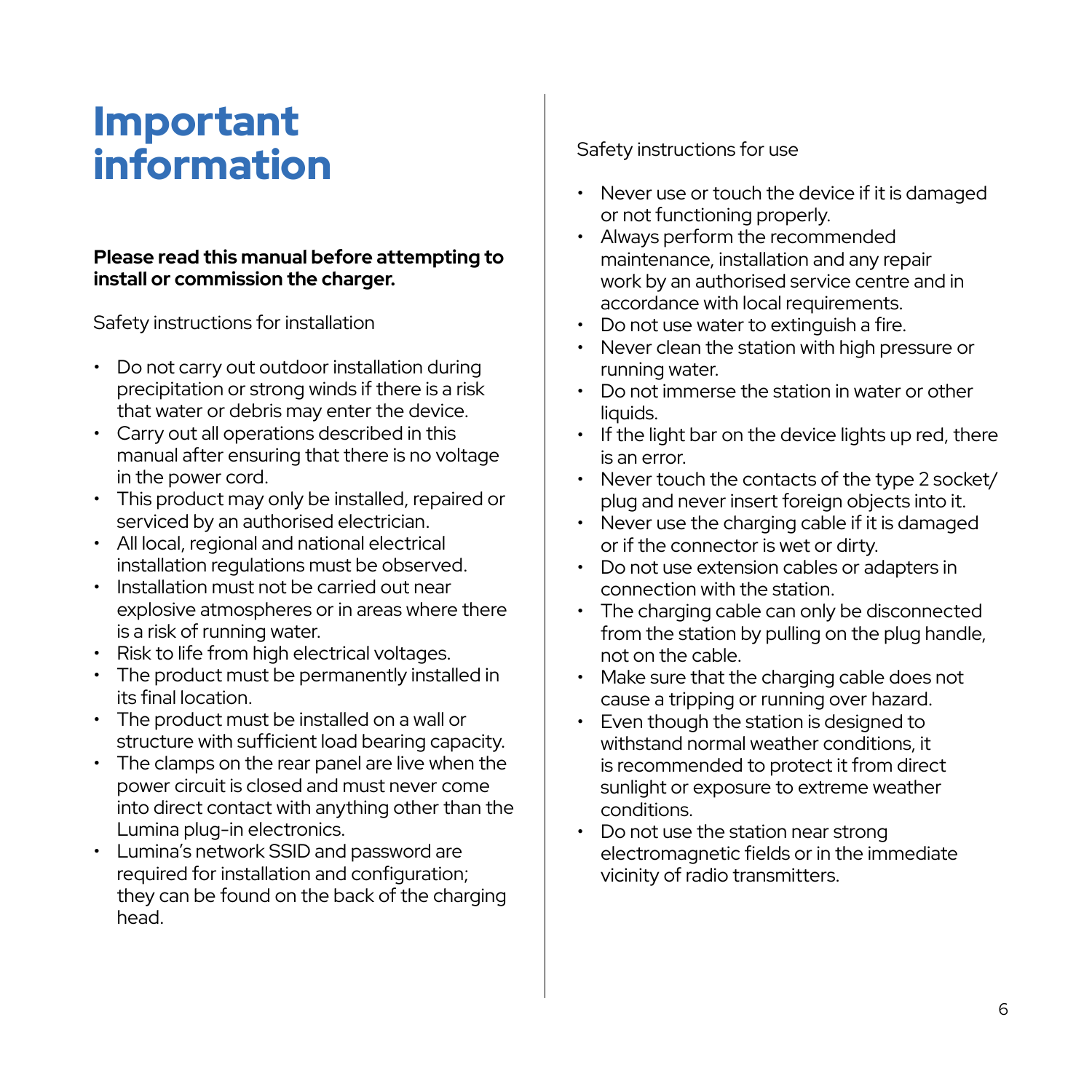### Use of the charging station

# Preparation<br>for use

Before the first use of the charger, make sure that the charger has been correctly installed and poses no danger to the user. More information may be found in the assembly manual available at

### $\bigcap$  Charging

By default the charger is configured as Freecharge configuration,which means it starts charging as soon as a car is connected. To start charging:

- 1. Connect the cable to the charger
- 2. Connect the cable to the car,
- 3. Make sure the lock is closed properly² and charging process has started.

When RFID tag authorization is enabled, place the user tag on the RFID reader located in the top cover of the charger to perform RFID tag authorization. The use of a correct tag shall be signaled with the diodes of the light bar. After the card has been accepted perform steps described above.

After performing these steps, the charger switches to charging status, communicating the

1 Applicable to devices with a socket. 2 Not applicable to devices with Freecharge configuration or devices with cable.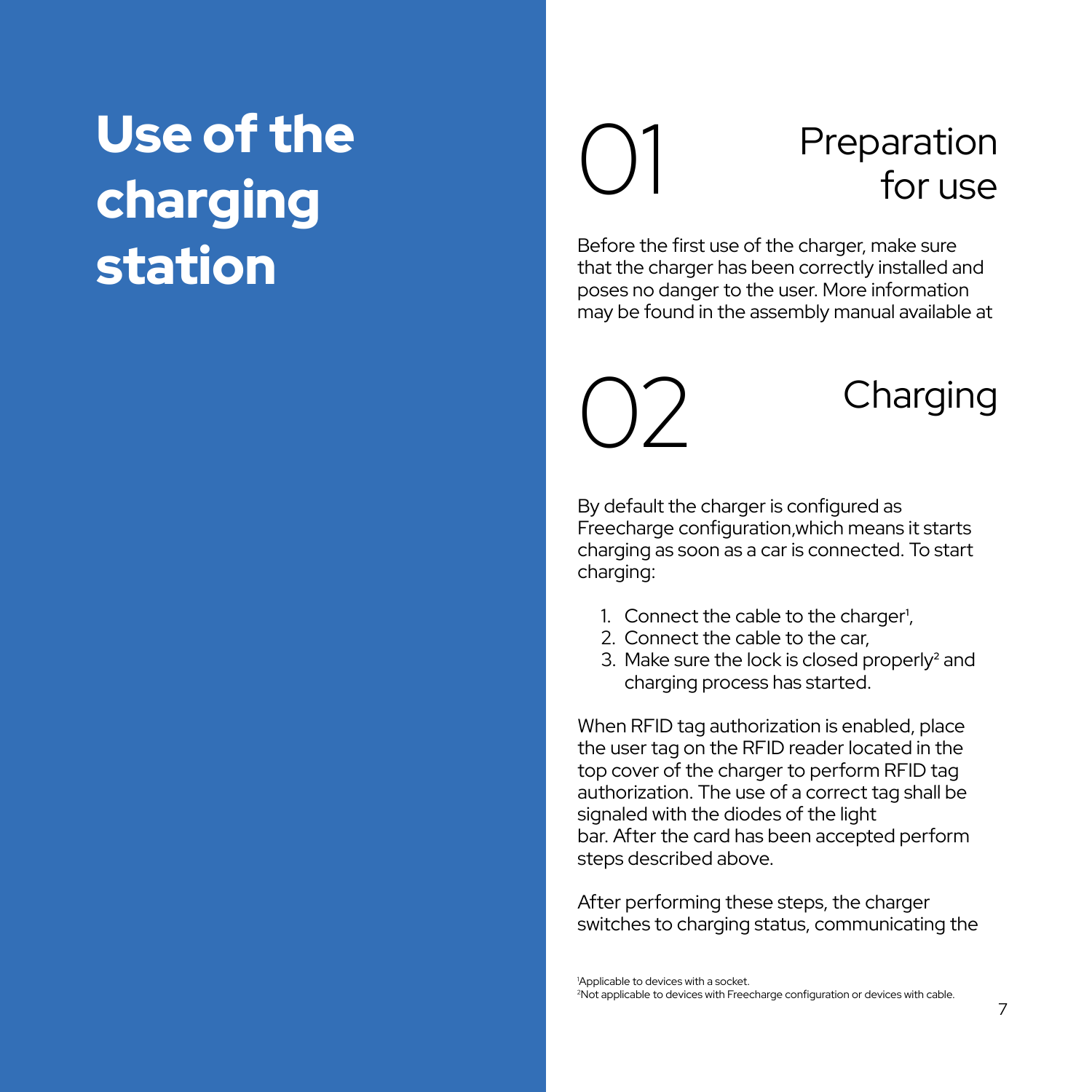fact with the light bar and showing the status on the display. While charging,the light bar flashes from the center towards the edge. See chapter **LED interface** for more information. When configuring the station as Freecharge, it is possible to disable the locking of the plug in the station before charging. This solution is used at times in public chargers and it allows one to stop charging without the need to use an RFID card or to unplug the vehicle. The plug design ensures that the communication contacts are disconnected first, interrupting the charging process. Next, the power contacts are disconnected, with the voltage already disconnected, and finally the protective conductor contact is disconnected. With such configuration of the station, checking the correct operation of the mechanical interlock should be skipped.

03

### **Completion** of charging

To complete the charging process, disconnect the charging cable from the car. This unlocks the cable lock on the charger and brings the charger to standby. In the case of RFID configuration, placing the appropriate card on the reader again also terminates charging and unlocks the lock. See chapter 3 Device configuration for more information.

### i

For online chargers, you may need to use the appropriate card to unlock the cable lock on the charger.

#### 04 **Emergency** stop

The charging process can be interrupted by using the RFID card again or removing the plug from the vehicle. While charging, when the lock in the station is closed, it is not possible to pull out the plug from the socket. When configuring the station in Freecharge mode with the lock disabled, it is possible to interrupt the charging process by removing the plug from the charging station.

#### 05 **Procedure** in the event of irregularities, faults and fire.

When a defect, damage or irregularity occurs, the use of the station should be stopped immediately and the situation should be reported to the station operator. In the event of a fire on the charging station, disconnect the charging station's power supply as soon as possible, then disconnect and, if possible, move the vehicle to a safe distance. Call the relevant services. Fire extinguishing should be carried out with tools intended for electrical devices up to 1000V – a carbon dioxide (CO2) or powder extinguisher or sand.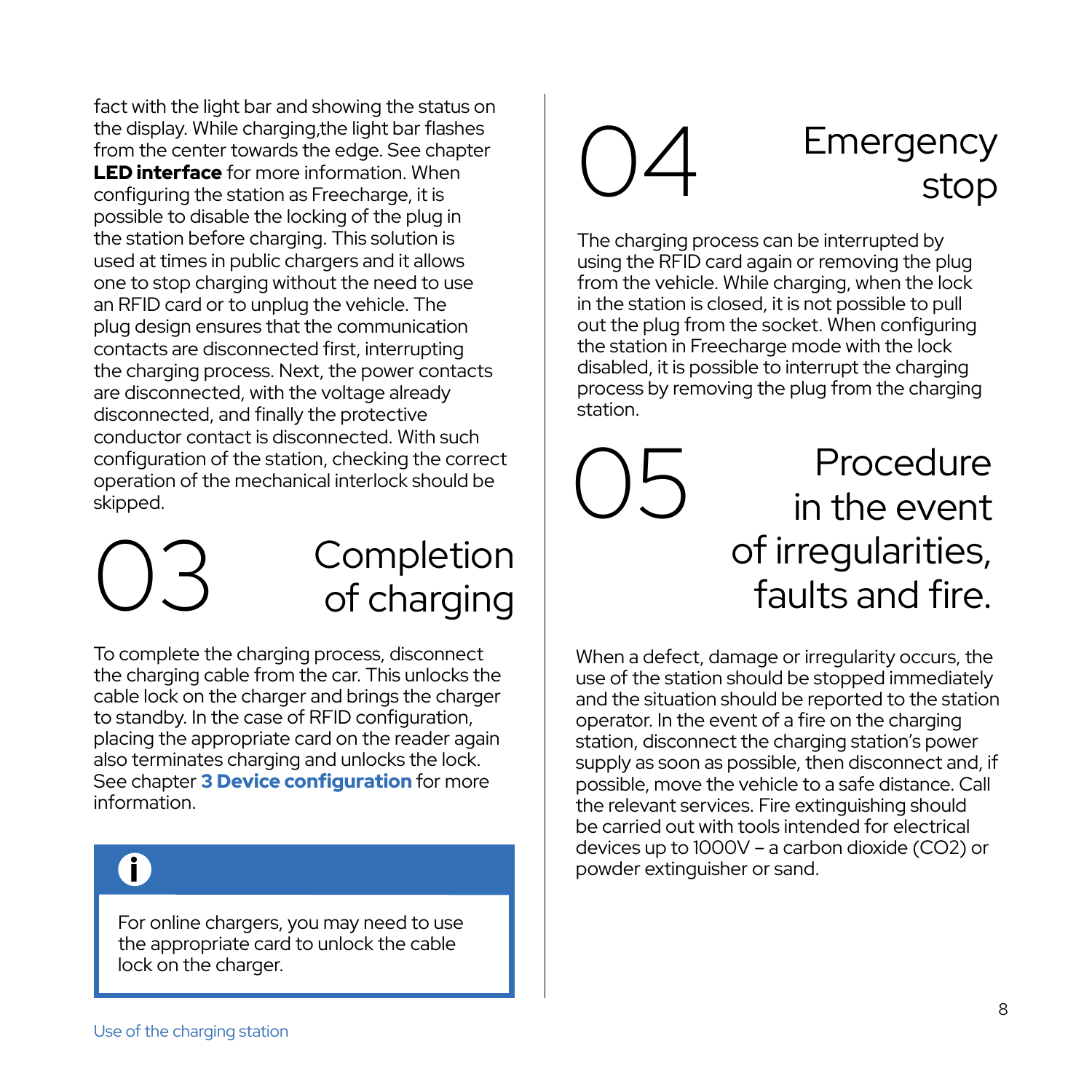#### 06 General rules for safe operation

The device should be used in accordance with the recommendations included in the manufacturer's documentation and the principles of common sense. Electric vehicles may be charged only with the use of properly operating stations, charging cables and the vehicle.

It is forbidden to use extension cords, adapters or branch-joints.

After charging is complete, the charging cables must be put back to its designated storage location. Avoid driving over any cables or plugs while maneuvering the vehicle at all cost.

Do not use plugs that are clearly dirty or wet.

The vehicle must be parked so that the charging cable is not stretched excessively, since this may cause the user or a bystander to trip over and fall.

### $\blacktriangle$

It is forbidden to open the station (especially when live), to place any objects in plugs and sockets.

### i

The device meets the IP 54 standard.

Due to the IP 54 class of the device, it is forbidden to wash the charger with pressure washers, garden hoses, a shower or any other stream of water.



Incorrect use may result in damage to property, fire, and in extreme cases, loss of **health or life as a result of an electric shock. the althor life as a result of an electric shock.** 



### Health and **Safety**

The device must be used in accordance with the health and safety requirements related to electrical devices. The device installation manual requires the installation of a residual current device (RCD) in the switchgear. The device is a form of anti-shock and fire protection.

Servicing may be performed only by authorized persons.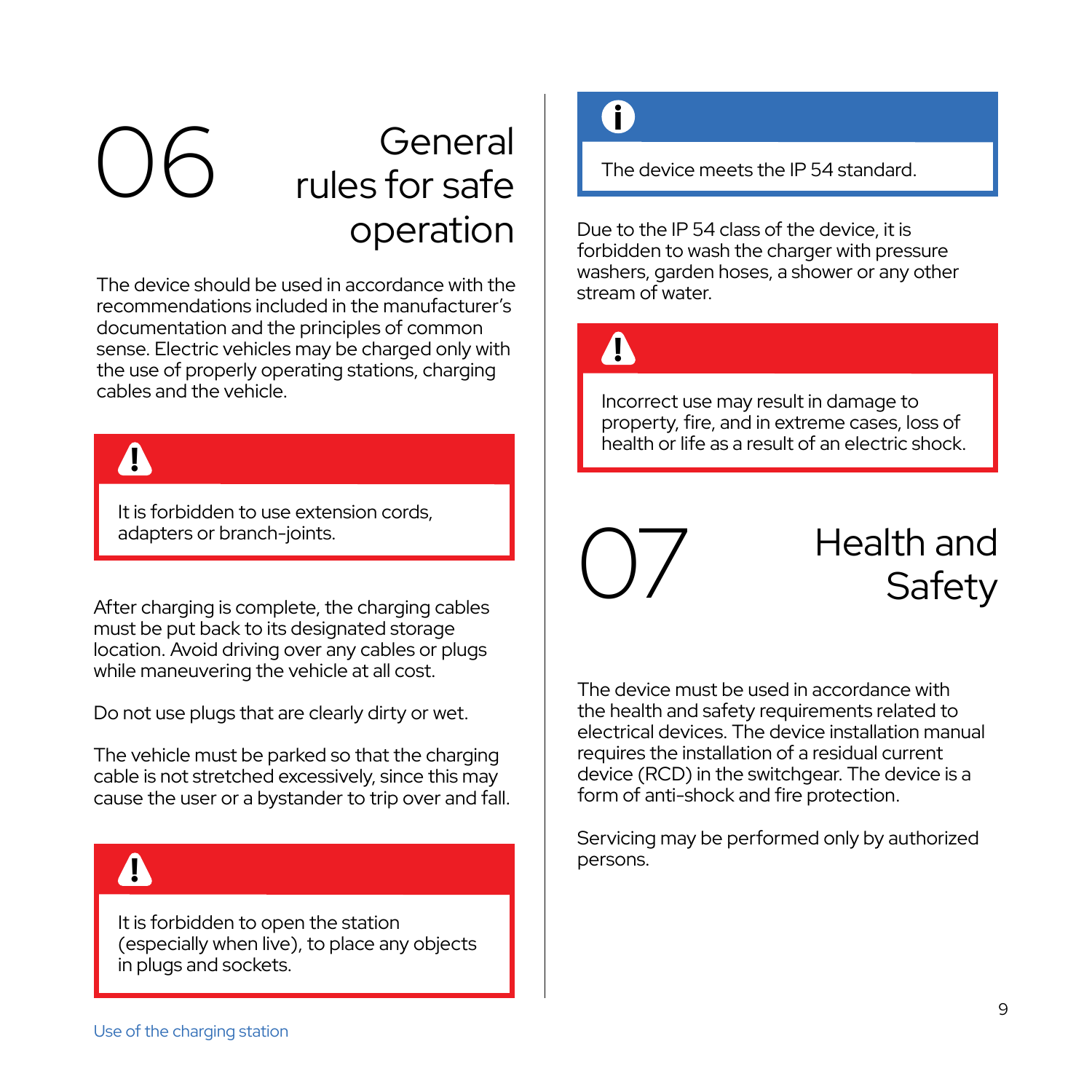### O8 Disposal and<br>
environmental protection

Electrical and electronic waste must not be disposed of together with normal household waste. According to the WEEE directive in force in the EU, separate methods of disposal must be used for electrical and electronic waste.

In accordance with the provisions on waste electrical and electronic equipment, it is forbidden to put waste equipment (marked with the symbol of a crossed out bin) with other waste. The user who intends to get rid of such product is obliged to return the above-mentioned waste to the equipment waste collection point.

The collection points are run by wholesalers and retailers of such equipment and by communal organizational units operating in the field of waste collection, to name a few.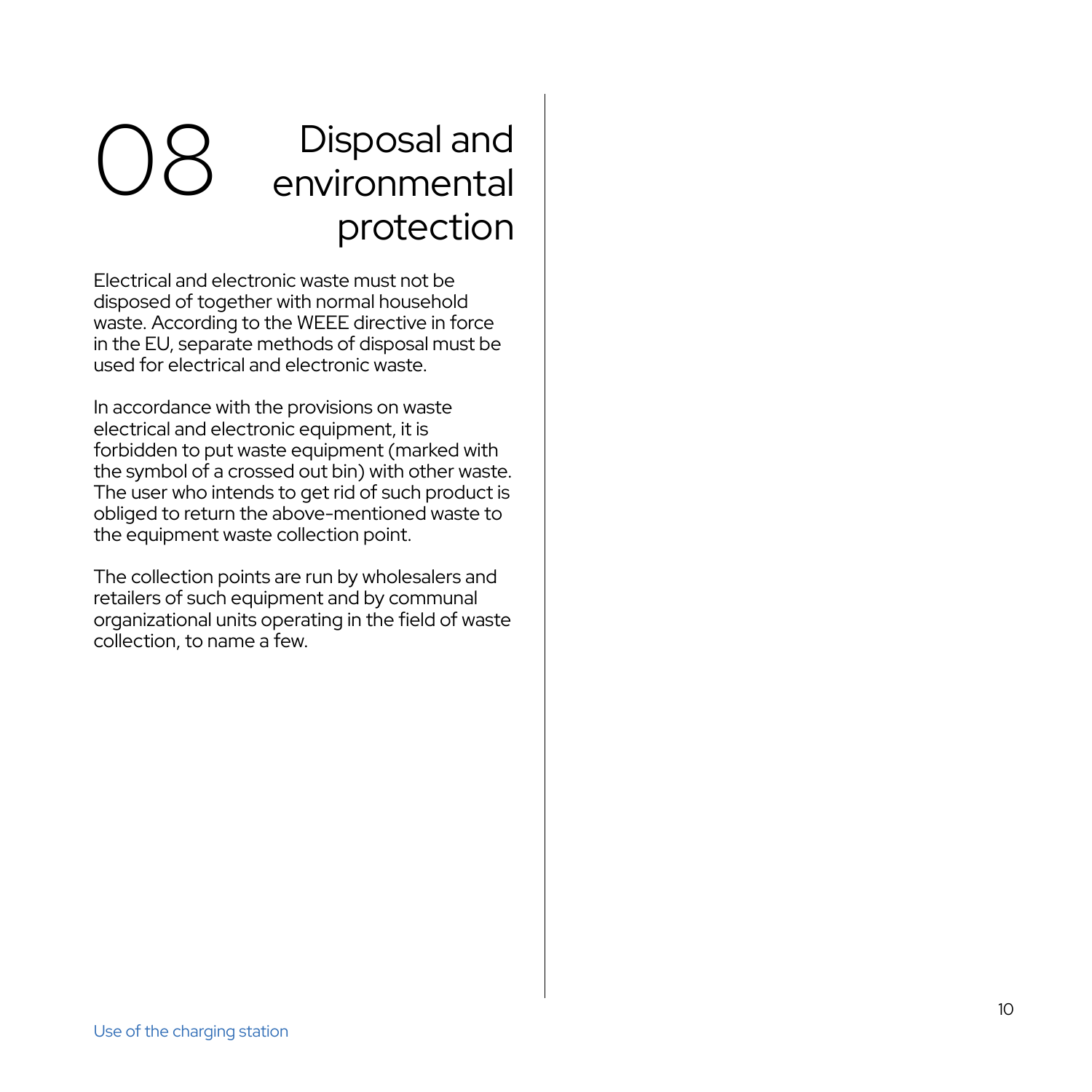### **Device** configuration

## Available variants

The system of configuring the settings of Enelion Lumina charger is done in the configuration panel.

Available variants resulting from the configuration of the device are presented below:

- ► **Type of power system**
- **• One–phase power system** only the first phase connected to the device will be used for charging. The power range may be set between 1,4 kW to 7,4 kW.
- **• Three–phase power system** three phases will be used for charging. The power range may be set between 41 kW to 22 kW
- ► **The charger power** Available power capacity: 1,4 kW to 22 kW.

This is set depending on the type of power system of the user. Allows the power used for charging the car to be limited in order to protect the mains against overload.

#### ► **Authorizing methods**

- **• Freecharge** User authorization is not required: connecting the car will initiate the charging process
- **• RFID** The charging process will initiate only after applying the correct RFID card. In case of offline chargers only the card dedicated to a specific charger will be accepted. Authorization in online chargers requires the user to be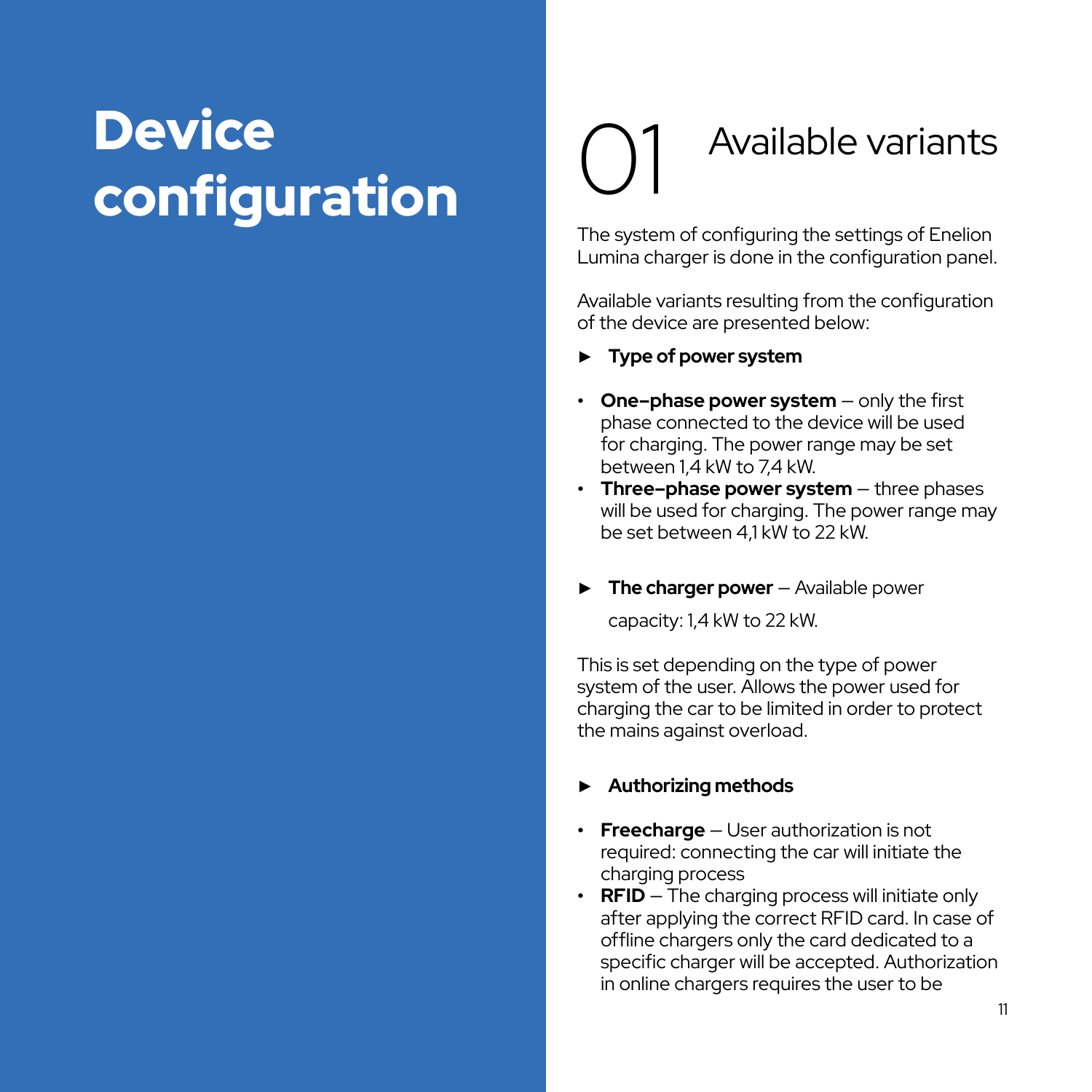accepted by the administrating system.

#### ► **Deauthorizing methods**

The above options are applicable only with offline chargers. Deauthorizing the user in an online charger must be processed by the administrating system.

- **• Only with an initiating card**  Ending the charging process is possible only after applying the same card which was used to initiate the charging
- **• With each card issued for the charger** This configuration is used in offline chargers. It allows to finish the charging process with the use of any card which was issued for a specific charger.

#### ► **Current limits**

Given in amps. Limits current available for a single phase in the power connection. It is the border value of power which will not be exceeded by the total power of all chargers operating at the same time.

#### ► **Phase interlacing**

The sequence of connecting phases to the charger. There are three possible connection sequences: L1, L2, L3, L2, L3, L1 and L3, L1, L2. It allows for the power of the connection in a network of chargers to be used more effectively.

#### 02 Initiating the device

Once the charger is switched on for the first time it will use the default configuration in which it only accepts offline cards that can be added manually in the Charger -> Authorization section in the configuration panel.

To configure the charger you need to:

- 1. Install the charger according to the fitting instruction available on **enelion.com/en/ help**
- 2. Turn power supply on
- 3. Connect with secured AP of the station
- 4. Log in to the configuration panel on the Admin account
- 5. Set required parameters

Above should be performed only by authorized personnel. configuration panel.



When needed it is possible to change the configuration of the charge which was already initialized.

In order to change the configuration just perform the same procedure as the first configuration using configuration panel. This should be done only by authorised personnel on the Admin account.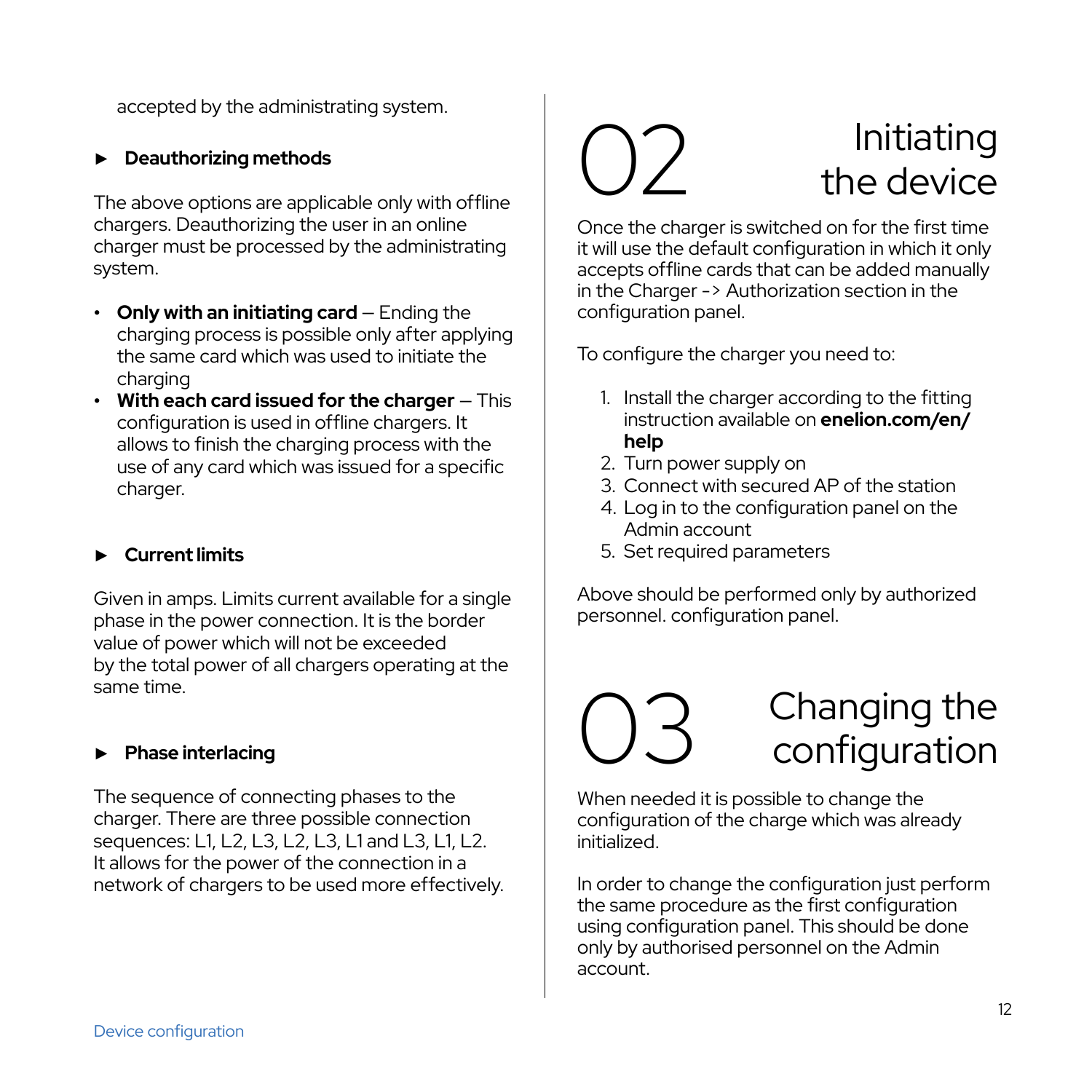# LED bar

**The Lumina charging station has an LED interface that provides the user with basic information:**



| <b>Status</b>                                                                           | Light type                                       |
|-----------------------------------------------------------------------------------------|--------------------------------------------------|
| Availability                                                                            | Green flashing                                   |
| Charging (energy<br>transfer in progress)                                               | Blue flashing from<br>inside towards the<br>edae |
| Charging (no energy<br>transfer)                                                        | Blue flashing                                    |
| Warning/minor error<br>(the charger will<br>attempt to return to<br>its previous state) | Yellow flashing                                  |
| Error                                                                                   | Red flashing                                     |
| Fatal error                                                                             | Steady red                                       |
| Authorisation                                                                           |                                                  |
| User acceptance                                                                         | Running from left to<br>right in green           |
| User rejection                                                                          | Running from left to<br>right in red             |
| Authorisation pending                                                                   | White dot moving<br>from left to right           |

**The interface provides only basic operational information, detailed information can be read from the configuration panel.**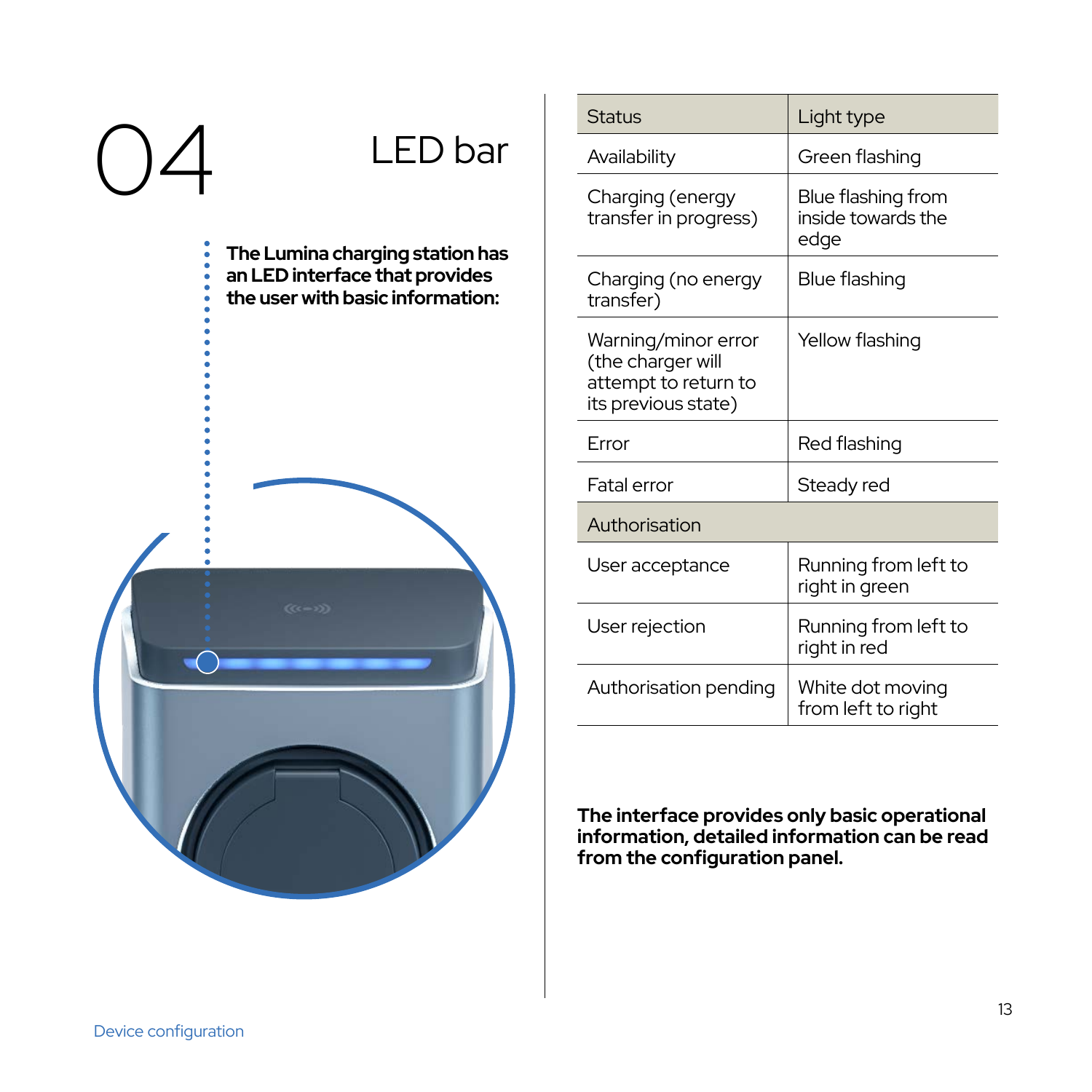### **Configuration** panel

### **Features**

Enelion charger is equipped with connectivity features that enable:

Preview and basic management of charging point:

- Reading the status of the charging point, including its meter, charging power, available power
- Socket lock management
- Starting, stopping and scheduling charging

Internet connectivity:

- WiFi
- GSMITF

01

Connectivity with Management Systems compliant with OCPP 1.6 (JSON)

- User authorization and billing
- Monitoring the status of chargers and charging power
- Reservations
- Charging power profiles
- Management of access to the charging point
- Remote diagnostics and software update

### Communication 02

Lumina charger allows you to connect to the configuration panel using its WiFi hotspot.

In order to connect to the WiFi hotspot, use

Google Play

DOWNLOAD ON THE **App Store**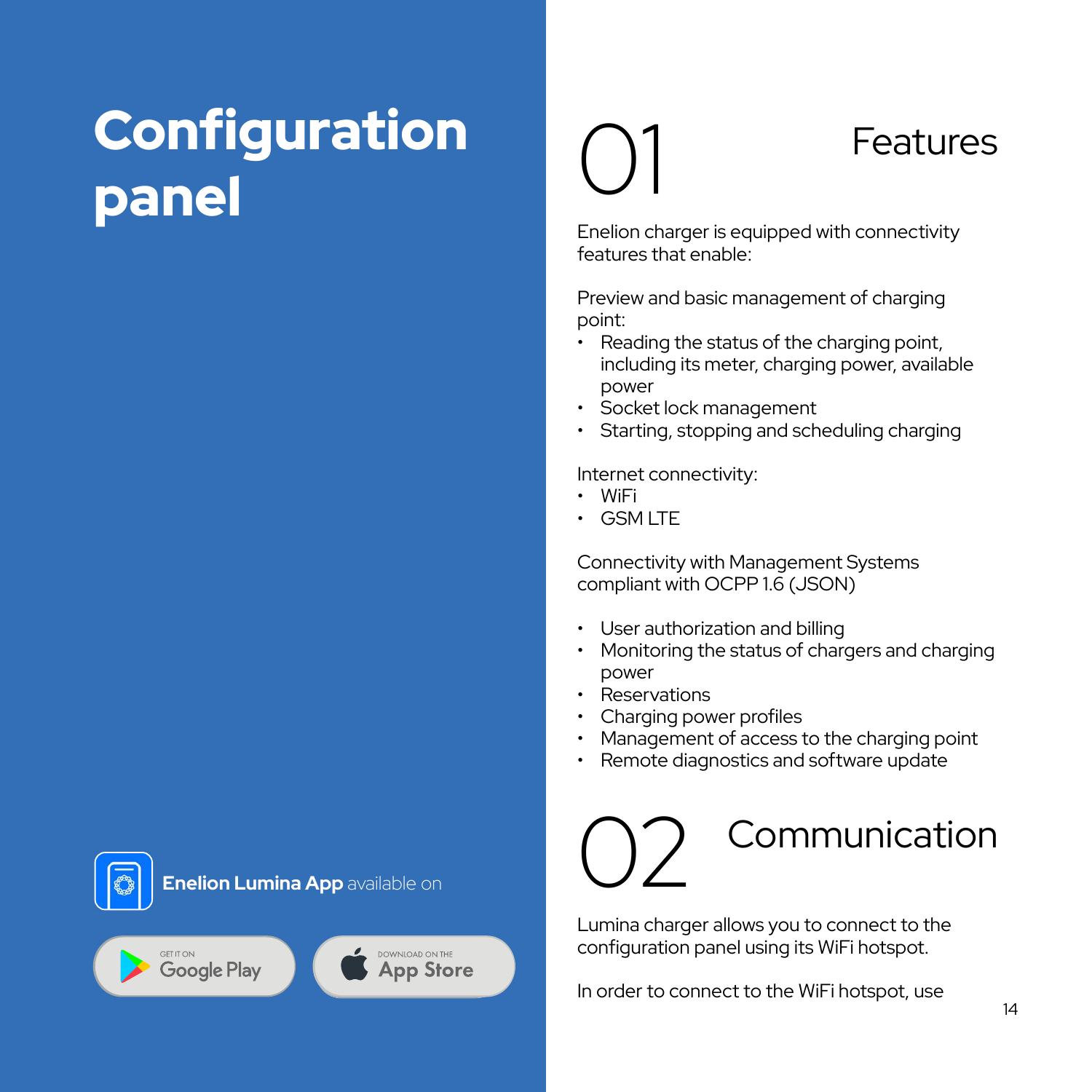a computer or your smartphone to scan the available WiFi networks. The broadcast network is named "Enelion-XXXX-XXXX" where X signs stand for the charger's serial number. Password for this network can be found on the identification sticker placed on the charger's head.

> O2.1 Access to the<br>configuration panel

After connecting to the device's network, it is possible to access the configuration panel via a web browser. Enter the address **http://192.168.8.8** in the address bar and log in.

|     | $(1, 1)$ $(2, 1)$ $(3, 1)$ $(4, 1)$ $(5, 1)$ $(6, 1)$ $(7, 1)$ | mán   |
|-----|----------------------------------------------------------------|-------|
| ∫e, |                                                                | $= 1$ |
|     |                                                                |       |
|     |                                                                |       |
|     | http://192.168.8.8                                             |       |
|     | $\mathbf{q}$<br>$8 - 4$                                        |       |
|     | $\langle \quad \rangle$<br>$\rm{m}$<br>ů.<br>ō                 |       |
|     |                                                                |       |

There are accounts for the **user** (user) and administrator (admin) in the configuration panel. The default password for each of these users is the same as the username and can be changed in the settings.

In case a password to the configuration panel is lost it is possible to reset the device to factory settings. To do so please choose **Forgot password?** link and confirm the choice.



Log in page of the configuration panel.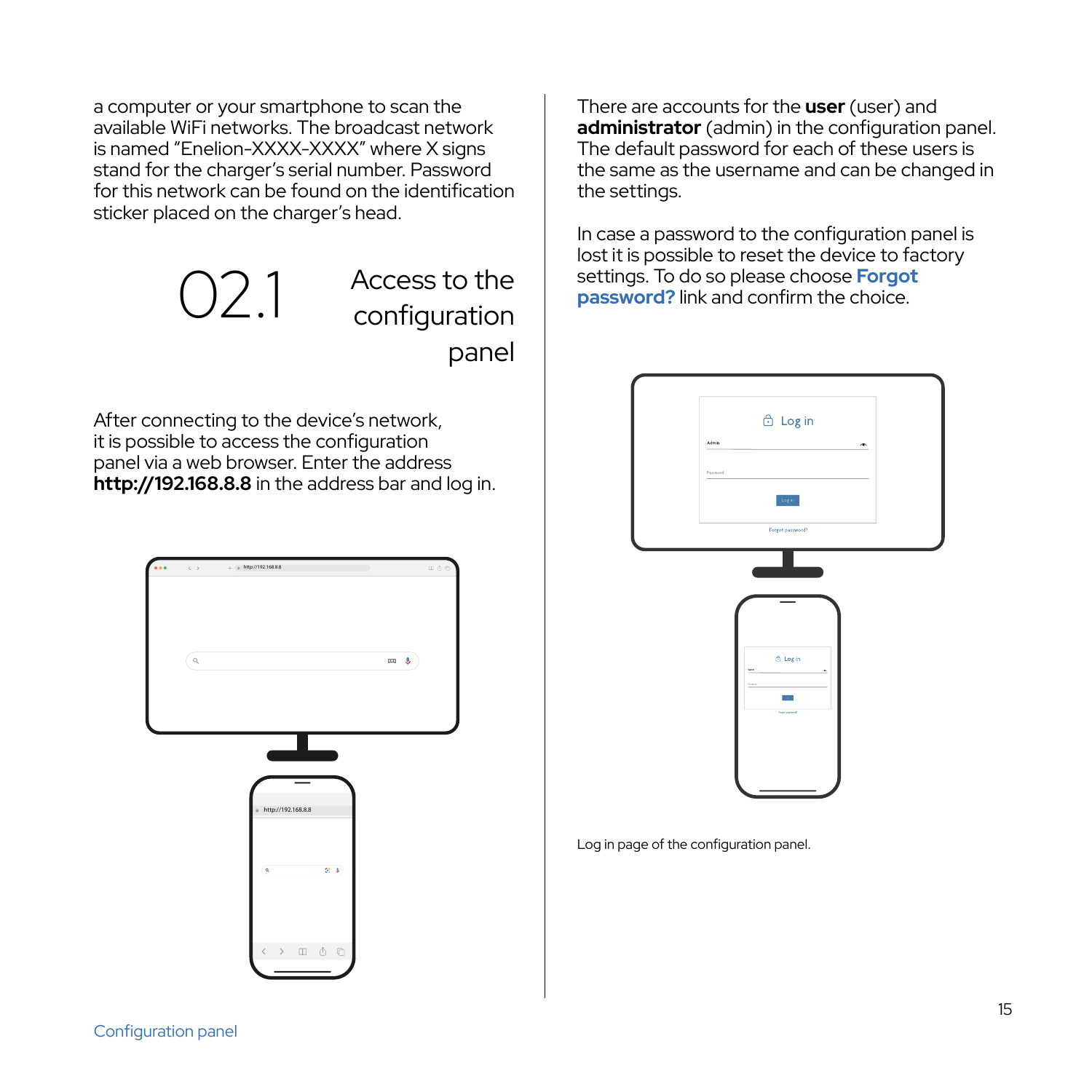### O3 Navigation 04 in the configuration panel

The interface of the configuration panel consists of an upper bar with the Enelion logo, common to all subpages, a side menu with the name of the logged in user and access to individual subpages, and the proper content of a given subpage.

| edmän<br>Logout         |                   | enelion          |                 |
|-------------------------|-------------------|------------------|-----------------|
| ti.<br><b>Dashboard</b> |                   |                  |                 |
| ÷<br>Network.           |                   |                  |                 |
| Charger<br>ö.           |                   |                  |                 |
| ٨<br>Charains natural   | ٠                 | $33 \text{ min}$ | Not connected   |
| $\circ$<br>System       | WFI not connected | Uptime           | Mesh connection |

Dashboard site of the configuration panel.

The interface is responsive, which means it adapts to the different screen sizes of the devices on which it is used. On small screens, the side menu is hidden, and to eject it, touch the dedicated button.





The Dashboard tab contains basic information about the overall status of the Bridge and the charging network and presents them in the form of tiles. Depending on the situation, not all tiles will be visible. The available tiles are:

- WiFi connection status
- GSM connection status
- Mesh communication status
- Device operation time from startup (uptime)
- Active alerts



View the status of all available network interfaces. Clicking on any of them will take you to the corresponding subpage.

| State:            | Connected        |
|-------------------|------------------|
|                   |                  |
| Name:             | Enelion          |
| <b>4</b> GSM      |                  |
|                   |                  |
| State:            | Disabled         |
| Signat            | Unknown          |
| @ Hotspot         |                  |
| Hotspot name:     | EnelonCharge@EV1 |
| <b>Visibility</b> | Visitre          |

Mobile version of the Dashboard site. Overview section of the Network tab.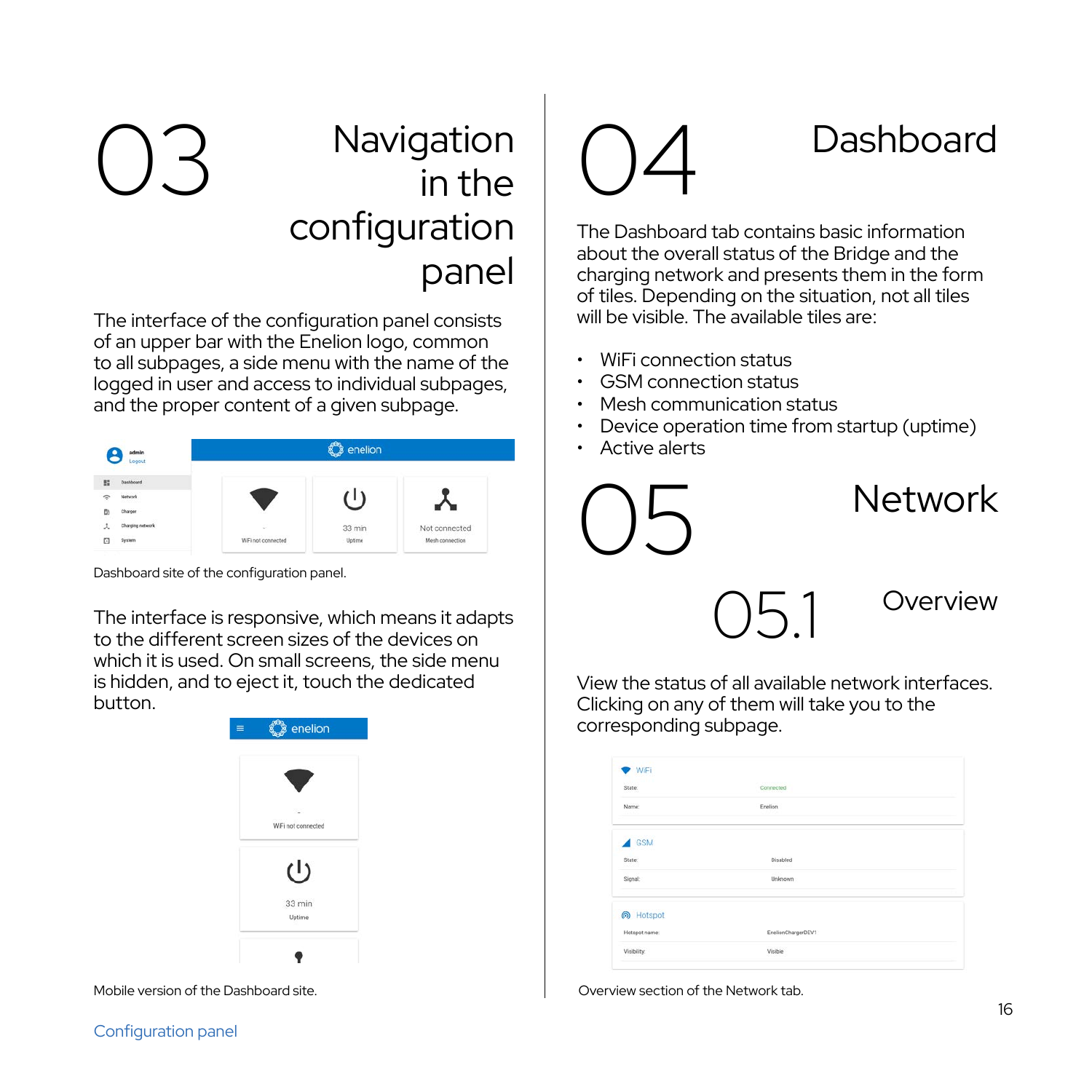Enelion Bridge enables WiFi connectivity in the 802.11 b  $\bar{$  g / n, 2.4 GHz standard. The WiFi subpage allows you to manage the Bridge's connection to the WiFi network. The switch on the right side of the subpage header can disable the WiFi interface, and the Status section shows detailed information about the WiFi connection.

| Wif |  |
|-----|--|
|     |  |
|     |  |
|     |  |

| Status   |                         |           |        |            |   |
|----------|-------------------------|-----------|--------|------------|---|
| State:   |                         | Connected |        |            |   |
| Name:    |                         | English   |        |            |   |
|          |                         |           |        |            |   |
|          | Available WiFi networks |           |        |            | e |
|          | Name:                   |           | Signal | Security   |   |
| ۰        | WEINHARE 1              |           | 27%    | WPA2       |   |
|          | WEINHAGE 2              |           | 20%    | WPA2       |   |
| v.<br>v. | WiFi Nietwork 3         |           | 14%    | <b>WPS</b> |   |

WiFi section of the Network tab.

The **Available WiFi networks** section presents a list of WiFi networks detected by the Bridge module in its vicinity, along with information about the signal level and type of security. Clicking the button with the refresh icon on the right side of the section header will rescan the surroundings for WiFi networks. Clicking on any of them will open a window that allows you to enter the password (in the case of secured networks) and save the settings in order to connect to the network.

| WFi Network 1<br>Security WFA2 | $\times$ |
|--------------------------------|----------|
| Peanned<br>TI stevament        | cowert   |

View of connecting to the WiFi network.

Enelion Bridge is equipped with LTE cat 4 module. To connect the module with GSM internet please, before powering the charging station on, make sure that the SIM card is properly inserted in the SIM slot.

After powering the station on please go to the GSM section in the configuration and turn the GSM module on with the switch found in top-right corner. After a short moment you will see the SIM card state. If the PIN code is not necessary and the SIM card is activated and in GSM network coverage, then the GSM section will be filled with SIM card and network details, and State field will show the **Ready** text.

To type a PIN code in and configure a GSM connection please click a pencil icon found in the right side of **SIM card settings** section. The configuration window will open. After typing the configuration in please save the changes using a **Save** button.

| <b>BB</b> GSM        |                     |  |
|----------------------|---------------------|--|
| Status               |                     |  |
| State:               | Sim and inserted    |  |
| <b>Onastativi</b>    | Lidenson            |  |
| <b>ICCID</b> number: | Unknown             |  |
| MSI number:          | Urknown             |  |
| Signalt              | Linknown            |  |
| SIM card settings    |                     |  |
| Pinnede              | <b>Net required</b> |  |
| <b>MW</b>            | internet            |  |
| Usemane:             | Not set             |  |
| Password             | Not set             |  |

GSM section of the Network tab

To change configuration please choose a pencil icon. A configuration window will open. After typing in the chosen configuration please click a **Save** button.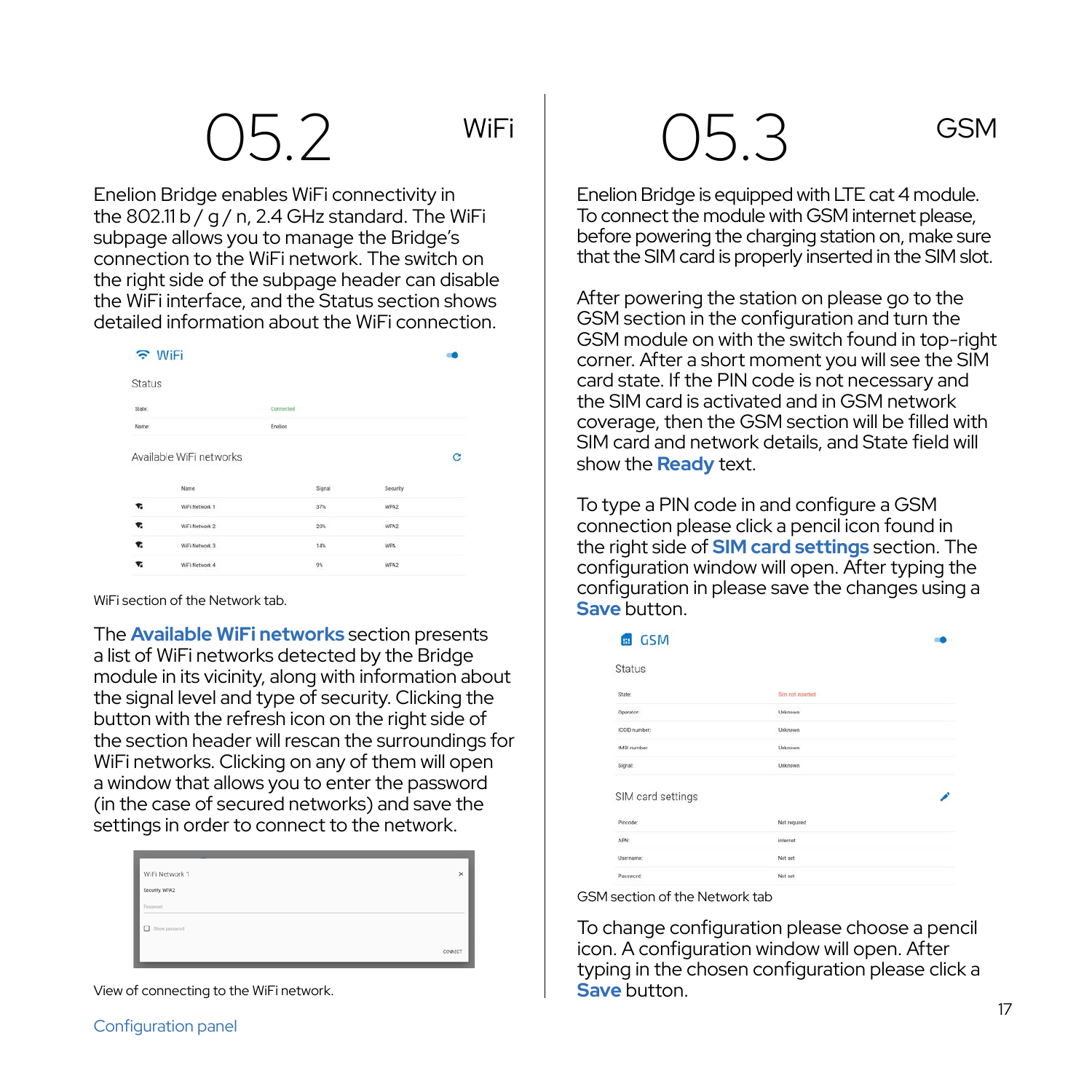| GSM             |  | $\times$ |
|-----------------|--|----------|
| Pin code        |  |          |
| ans<br>Internet |  |          |
| Logic           |  |          |
| Personnel       |  |          |
|                 |  |          |
|                 |  | Mill     |

GSM configuration window.

05.4

Hotspot

The hotspot section shows the status of the emitted WiFi network and its settings.

| Pola    |  |
|---------|--|
| English |  |
|         |  |
| Meihla  |  |
|         |  |

Hotspot section of the Network tab.

Since Hotspot is the only method to access the charger's configuration, its settings only include the possibility to hide the network, not to disable it.

| Hotspot settings<br>Visibility. | $\times$ |
|---------------------------------|----------|
| @ Visible<br>O Hidden           |          |
|                                 | SAVE     |

Hotspot settings.

The **Charger** section allows for configuring charging related settings.

06.1 Connection 06 OCPP

Lumina supports OCPP 1.6 over JSON. To connect to OCPP backend please use the toggle on the right of "OCPP Connection" header. The "Status" and "Connection settings" fields will become active and you will be able to see current connection status along with registration state.

| ⊕ OCPP Connection     |                                |  |
|-----------------------|--------------------------------|--|
| <b>Status</b>         |                                |  |
| Connection state:     | Connected                      |  |
| Registration state:   | Rejected                       |  |
| Connection settings   |                                |  |
| Device type:          | Master                         |  |
| Connector ID:         | ï                              |  |
| Freecharge idTag:     | EnelionFreecharge              |  |
| OCPP LIBI-            | ws://admin.enelion.com/occoil6 |  |
| Stationify            | test1                          |  |
| Number of connectors: | ï                              |  |

To set OCPP url and Station ID click the pencil icon on the right of "Connection settings." You will see a modal window with OCPP settings. In charging networks consisting of multiple chargers one of them needs to me a Master device and the rest of them must be set as Slaves. The Master device will connect all the chargers with the OCPP backend. There can only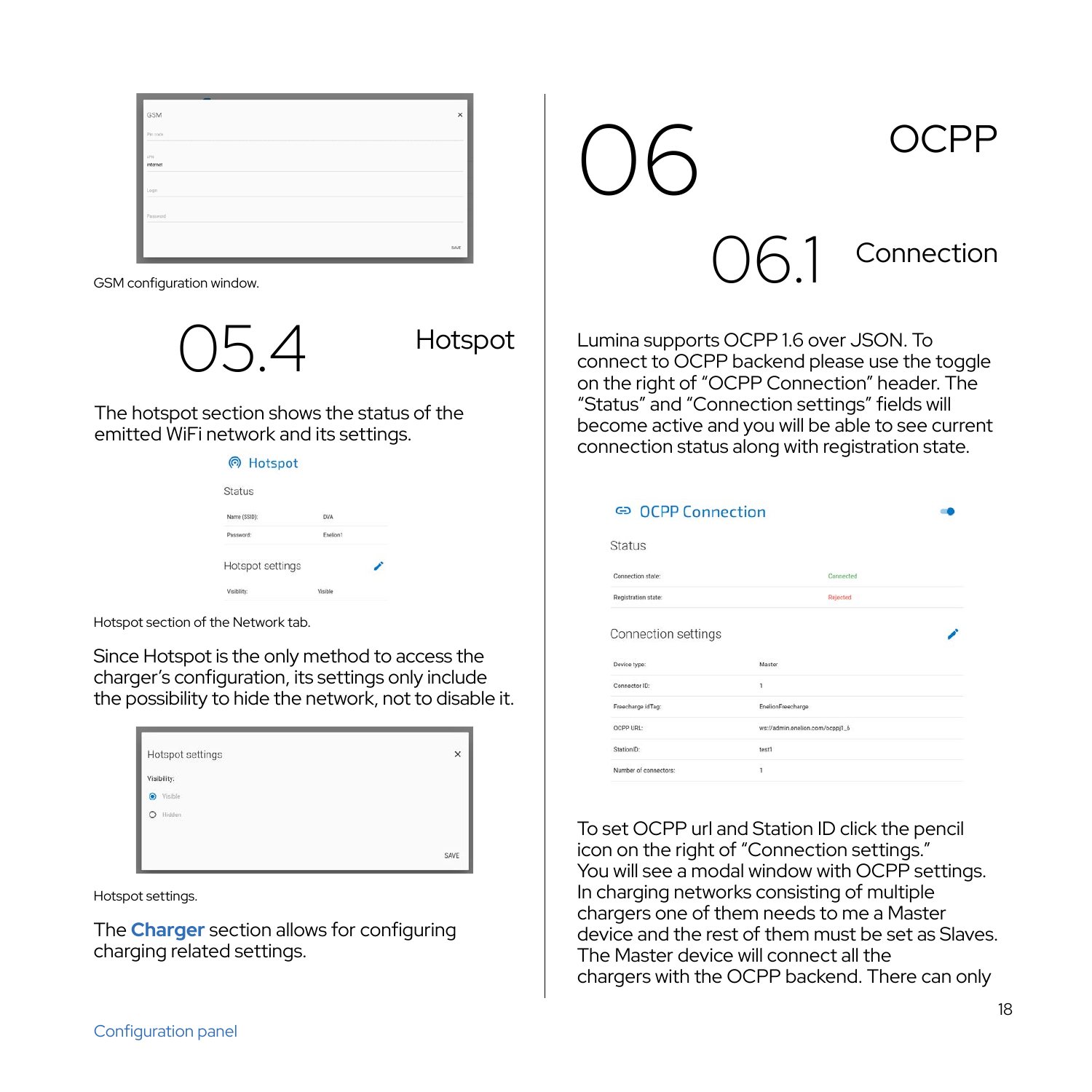be one Master device in the network. If the device you are configuring is a Master type, choose Master as device type and fill other data, including OCPP URL, Station ID and the number of connectors in the network. When configuring multiple chargers in single charging network you need to assign different Connector IDs to each of them. Freecharge idTag ist the tag used to OCPP authorization when Freecharge mode is enabled and RFID tag is not used.

|                                  | Connection settings                                                                                                | $\times$ |
|----------------------------------|--------------------------------------------------------------------------------------------------------------------|----------|
|                                  | Device type:                                                                                                       |          |
|                                  | C Master<br>This device will connect directly to the OCPP backend, Internet access is required.                    |          |
|                                  | $O$ Slave<br>This device will connect to OCPP via master device. Communication with the master device is required. |          |
|                                  | <b>CYVINANY ID</b>                                                                                                 |          |
| 1                                |                                                                                                                    |          |
|                                  | Freecharge idTag<br>EnelionFreecharge                                                                              |          |
|                                  | ws://admin.enelion.com/ocppj1_6                                                                                    |          |
|                                  |                                                                                                                    |          |
| OCPP LIRE<br>Station ID<br>test1 |                                                                                                                    |          |
|                                  |                                                                                                                    |          |
|                                  | Number of connectors                                                                                               |          |

After Connection settings form is filled, press "Save" button. The charger should connect to the OCPP backend.



Configuration keys

The Configuration keys subpage allows you to check and edit the values of configuration keys defined in the OCPP 1.6 specification. Using the pencil icon, you will open the window

for editing the value of a given configuration key. For read-only keys it is not possible to change their value. WARNING: Changing the value of these keys can change the behavior of the charging stations undesirably. Only use this feature if you know what you are doing.

#### E Configuration keys

.<br>This list contains all configuration keys and their values set in the charger. If the key is changeable you can hange it here with a pencil button or using ChangeConfiguration request from your OCPP server

| Key                             | Value   | Fdit |
|---------------------------------|---------|------|
| AllowOfflineTxForUnknownId      | false   |      |
| AuthorizationCacheEnabled       | folse   |      |
| AuthorizeRemoteTxRequests       | true    |      |
| ClockAlignedDataInterval        | 1800    |      |
| ConnectionTimeOut               | 30      |      |
| ConnectorPhaseRotation          | [1.8ST] |      |
| ConnectorPhaseRotationMaxLength | 50      |      |
| GetConfigurationMaxKeys         | sn      |      |
| HeartbeatInterval               | 200     |      |

The **Charger** section allows for configuring charging related settings. 07 Charger



**Overview** 

In the Overview section, we can check information about the connector status, schedule, start or stop charging.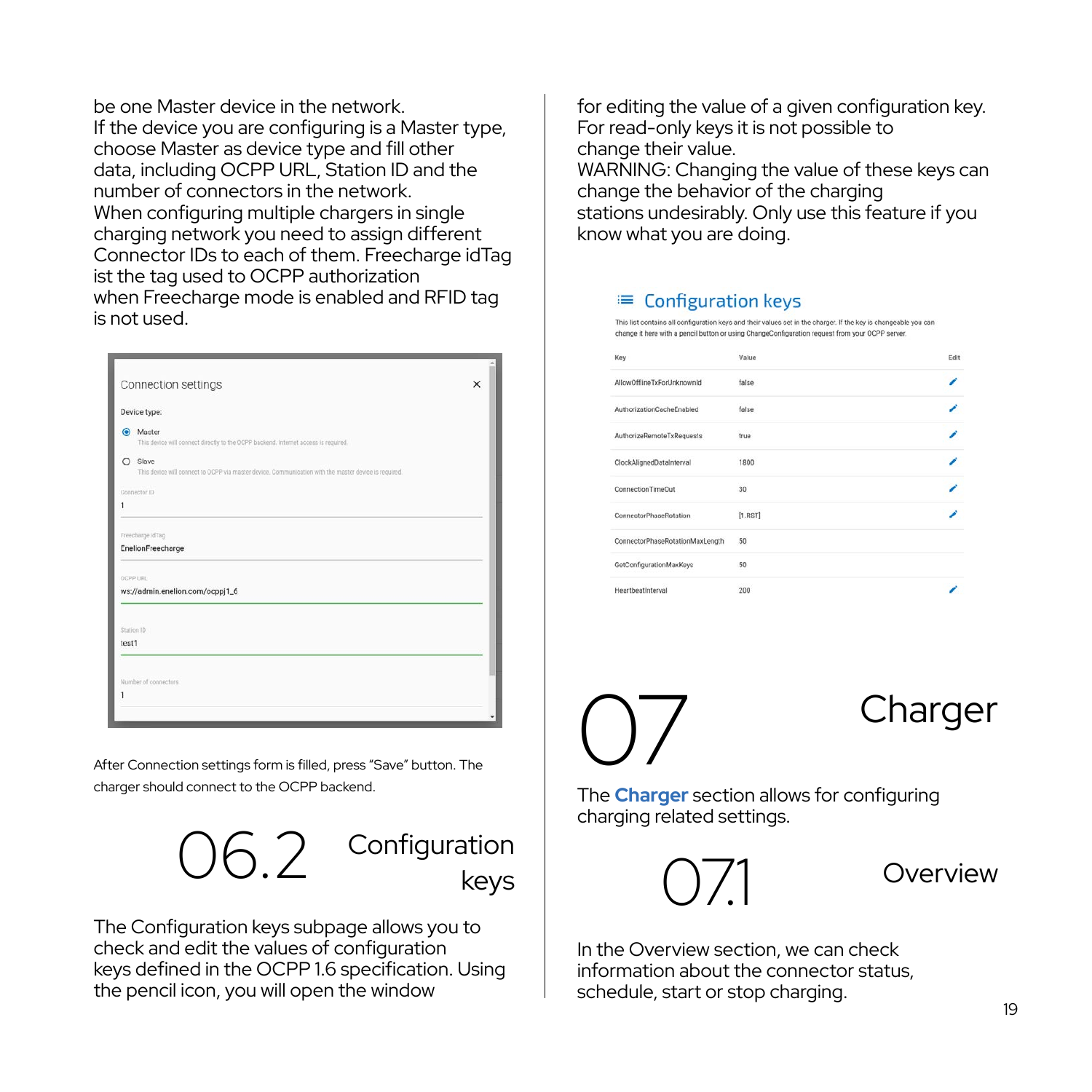In the Overview section, we can check information about the connector status, schedule, start or stop charging.

| <b>A</b> Charger               |                            |
|--------------------------------|----------------------------|
| Connector                      | ര                          |
| Cable status:                  | Connected (20 A)           |
| Charging status:               | EV connected, not charging |
| User ID that started charging: | No active transaction      |
| Authorization method:          | No active transaction      |
| Transferred energy:            | 0 Wh                       |
| Transaction duration:          | 0 hours and 0 minutes      |
| Available power:               | 11 kW                      |
| Total transferred energy:      | 0 Wh                       |
| Charging point temperature:    | 23.7 °C                    |
| Charging point humidity:       | 26%                        |

Overview section of the Charger tab.

To Schedule charging click "Schedule" icon on the right of "Connector" header. A modal will be opened in which we can set the time after which charging should start. After clicking "Set start time" next modal will allow to set stop time or choose "Don't stop" option.



 $072$  Mains

In the Mains section, we can check Mains status and settings like power limit or phase sequence.

| <b>Mains</b>                             |                        |               |
|------------------------------------------|------------------------|---------------|
| Status                                   |                        |               |
| Power limit:                             | 11 kW (3 phases, 16 A) |               |
| L1 voltage:                              | 229.7V                 |               |
| 12 voltage:                              | 106 V                  |               |
| L3 voltage:                              | 106 2 V                |               |
| Phase sequence:                          | Dec.                   |               |
| Settings                                 |                        |               |
| Number of phases:                        |                        | $\mathcal{R}$ |
| Current limit                            |                        | 16 A          |
| Phase connected to first terminal block: |                        | ł.            |

Mains section of the Charger tab.

To change power limit click an Edit icon. A settings modal will show up in which we can choose predefined power limit options or choose our own depending on number of phases and chosen maximum current limit.

|        | 3 11 kW (3 phases, 16 A) |  |
|--------|--------------------------|--|
|        | C 3.7 kW (1 phase, 16 A) |  |
|        |                          |  |
|        | Ampressor limit (A)      |  |
| $\tau$ | 16                       |  |
|        |                          |  |
|        |                          |  |
|        |                          |  |

Mains settings.

#### Configuration panel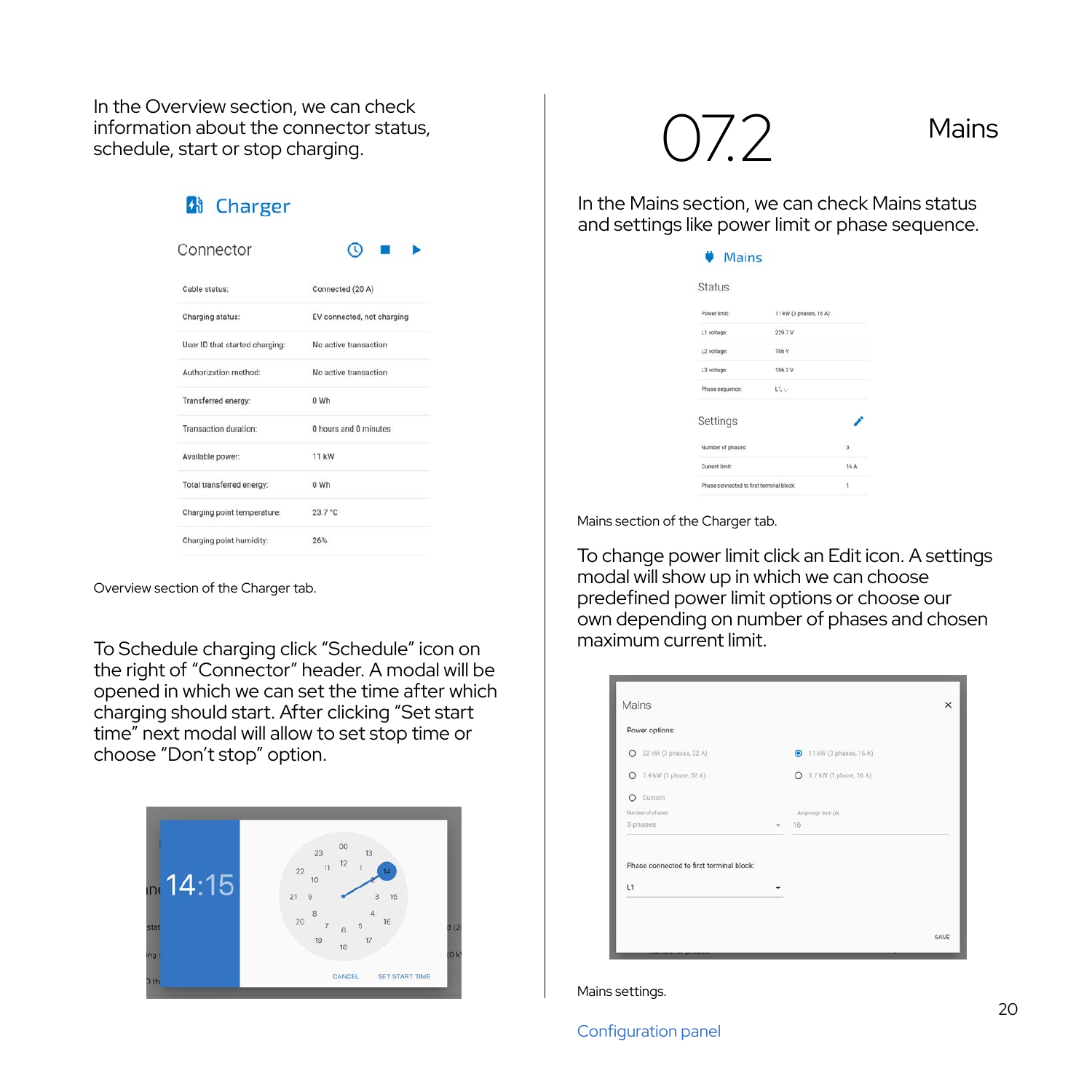#### **Authorization**

Authorization section allows us to configure charger's lock, enable Freecharge feature and set tags that should be accepted offline.

| <b>Authorization</b> |  |  |
|----------------------|--|--|
|                      |  |  |

| Lock                  |           |           | A      |
|-----------------------|-----------|-----------|--------|
| Mode:                 | Automatic |           |        |
| Status:               | @Opened   |           |        |
| Freecharge            |           | , .       |        |
| OCPP idTag:           | Not or    |           |        |
| Offline accepted tags |           |           |        |
| idTag<br>r            |           |           | Delete |
| Recently used tags    |           |           |        |
| <b>WTes</b>           |           | Last used | Add    |

Authorization section of the Charger tab.

To open or close the lock simply click the Lock icon. To set specific lock mode click the Edit icon and choose preferred lock mode.

Possible lock modes are explained in the table below:

| Lock state      | Description                                                                |
|-----------------|----------------------------------------------------------------------------|
| <b>Unlocked</b> | Lock is open                                                               |
| l ocked         | Lock is closed                                                             |
| Unsupported     | The charger does not<br>have or does not allow the<br>use of a socket lock |

Enabling Freecharge option results in charger not requiring any RFID tag to start charging. Just connect a car and charging will start immediately. If we want to use Freecharge mode with OCPP charging management systems. we can choose what idTag is to be used for authorization. To change it click Edit icon and choose preferred idTag.

To see a list of recently used tags scroll to the bottom of the webpage. We will see tags numbers, date of last usage and an ability to add the tag to Offline accepted tags list. If we want to use specified tags for offline authorization, we can fill in this list according to our preferences. The list is limited to 5 tags. More advanced authorization and task management is available with OCPP charger management systems.



**Accessories** 

Accessories section allows us to manage accessories supported by the station, which include: schuko socket relay, RCMB and External Energy Meter (MID).

We can turn schuko socket relay on or off, as well as delay switching it off until a specific time.

| <b>EB</b> Accessories |         |
|-----------------------|---------|
| Relay                 | $O$ $O$ |
| State:                |         |
| <b>RCMB</b>           |         |
|                       |         |
| External energy meter |         |
| Matter solos          |         |
| Matar constant:       | 1000    |

Accessories section of the Charger tab.

Possible lock status.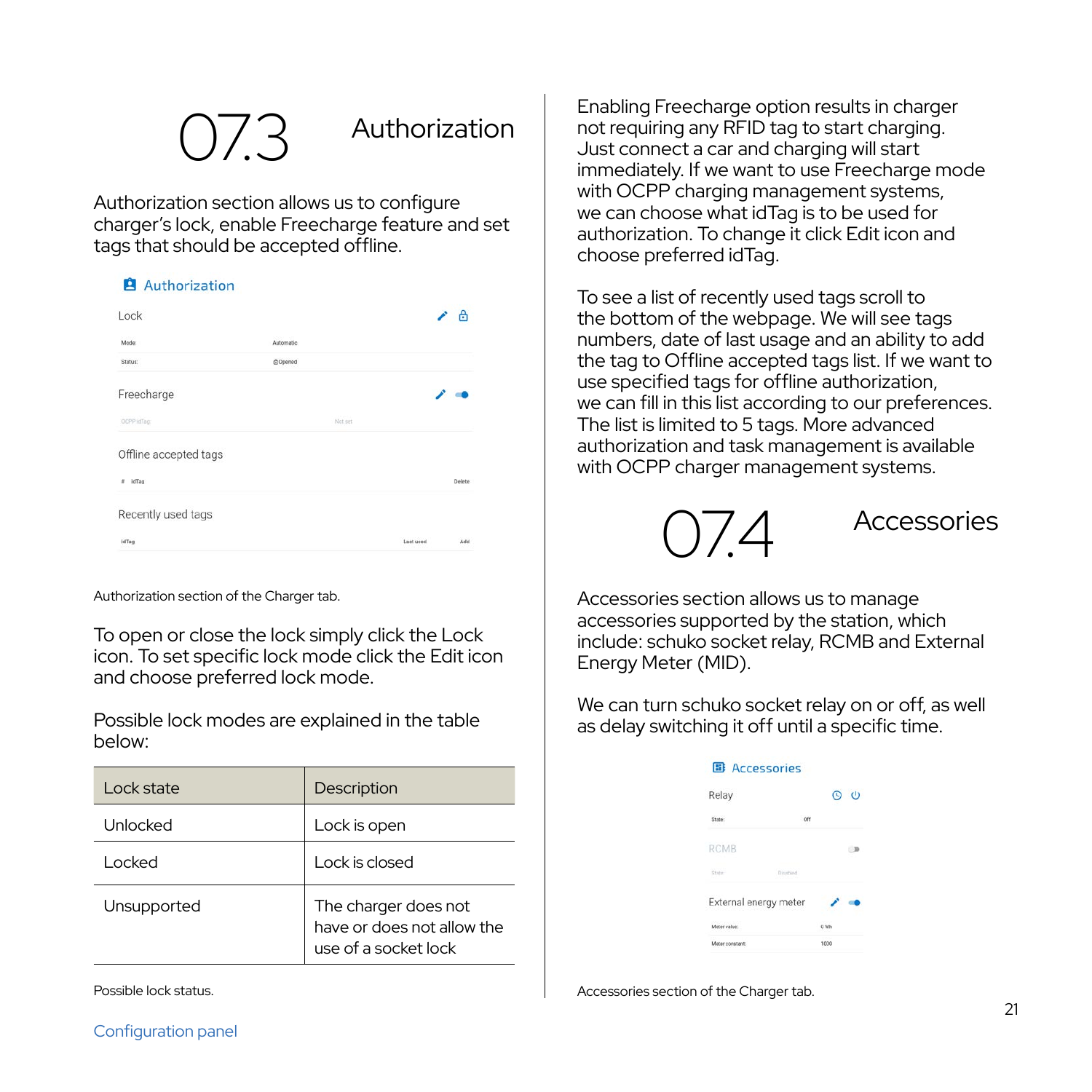If RCMB module is installed in the charger, we can enable it by a switch on the right. We can also check RCMB status under it.

To use an external energy meter, we need to enable it. If we use different than default meter constant or change displayed meter value, we can set it up in settings, by clicking an Edit icon.

| External energy meter settings<br>Meter constant (impulses per kWh)<br>1000 | $\times$ |
|-----------------------------------------------------------------------------|----------|
| Meter value (Wh)<br>$\Omega$                                                |          |
|                                                                             | SIVE     |

External energy meter settings.

Charging network

The **Charging network** section allows for managing the network of Enelion devices connected locally to exchange charging, ocpp and maintenance related data.



In the Overview section, we can check network status and connection details, as well as the network topology.

| $\lambda$ Charging network        |                    |  |
|-----------------------------------|--------------------|--|
| <b>Status</b>                     |                    |  |
| Connection status:                | Network host       |  |
| Number of connected devices:<br>. | ×.                 |  |
| Spyal                             | This device is not |  |
| Lange                             | ٠                  |  |
|                                   |                    |  |

Overview section of the Charging network tab.

### O8.2 Settings

In charging network settings we can set and change wireless mesh settings. All chargers in a network must use tha same mesh ID and mesh password. Bear in mind that there must be one and only one root device in the network.

|                        | 入 Connection settings |
|------------------------|-----------------------|
| Wireless mesh settings |                       |
| Mesh ID                |                       |
| Mesh password:         | English               |
| <b>USA hana</b>        |                       |

Mesh connection settings section

To change Wireless mesh settings click Edit icon and fill in fields with preffered configuration. Finally click Save and wait for the devices to connect with each other. You can see the network topology in an Overview section.

| Mesh settings          | $\times$ |
|------------------------|----------|
| Mesh D                 |          |
| abcdef                 |          |
| Meth password          |          |
| Enelion1               |          |
|                        |          |
| Device type:<br>@ Root |          |
| O Note                 |          |
|                        |          |

Mesh connection settings section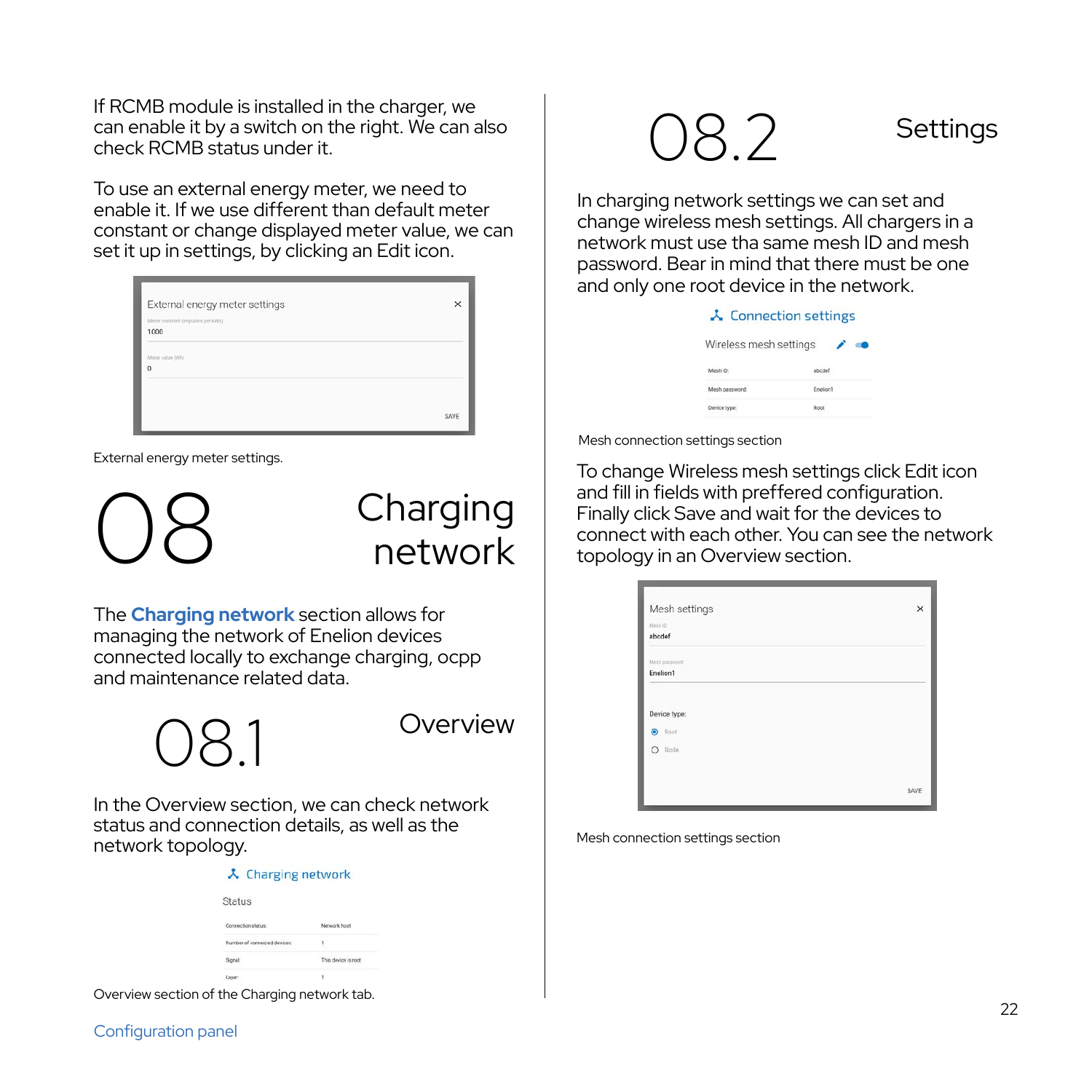# 09 System

The **System** section allows for managing the Bridge module settings.

**Overview** 

In the Overview section, we can check information about the Lumina head and Backplate hardware details.

**C** Continued in constant

| Charger                |                  |
|------------------------|------------------|
| Serial Number:         | <b>DVA</b>       |
| Model sumber:          | EnelonCharger3.0 |
| Production date:       | 2022-02-02       |
| Connector type:        | Socket           |
| <b>Built-in Incic.</b> | Ves.             |
| Software version:      | ×                |
| Uptime:                | 14 min           |
| Backplate              |                  |
| Serial Number:         | Recksteb10VS     |
| Model sumber           | EnelianBackplate |
| Production date:       | 2021-10-15       |

Overview section of the System tab.

 $92$  Update

The **Update** section allows you to update the charging station software using an update file. To update, after selecting the file with the gray button, click the Submit button. The Bridge module will start the update process, and the configuration panel will count down for about 3 minutes and then restart with the new software version.

| [4] Update         |        |
|--------------------|--------|
| Update from a file |        |
| o                  |        |
|                    | SUBMIT |

Update section of the System tab.

After file upload and verification the Bridge module will present a window with update details to confirm the choice.



An example of update details

The Bridge module will start an update. The process should not last longer than 3 minutes. After the update the configuration panel will reload with a new firmware. In case the update is performed through the device's WiFi hotspot, you might need to connect to it again.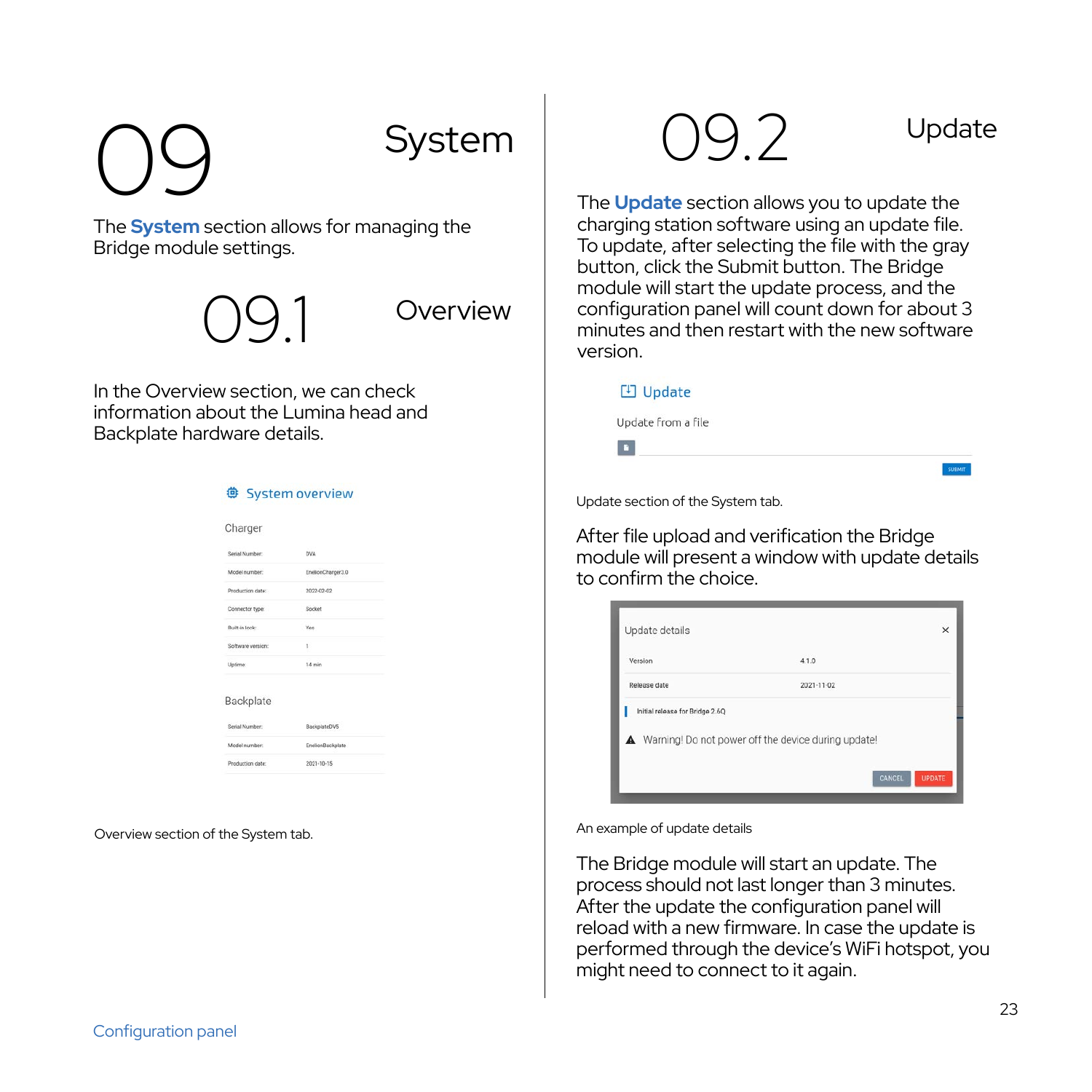### $9.3$  Users

The configuration panel has two user accounts: **user** and **admin**.

The tabs that the user does not have access to are: OCPP and Update. Other functions to which the user has limited rights are: viewing logs and changing the administrator password.

| <b>8</b> Users |              |                     |                 |
|----------------|--------------|---------------------|-----------------|
| User           |              |                     |                 |
| Old password   | New password | Repeat new password | CHANGE PASSWORD |
| Admin          |              |                     |                 |
| Old password   | New password | Repeat new password | CHANGE PASSWORD |

Users section of the System tab.

The **Users** subpage allows you to change the users' password. In order to change the password of a given user, enter his previous password in the corresponding fields and enter the new password twice, and then confirm the change with the Change password button.



The Bridge module uses both the appropriate OCPP and NTP time server commands for time synchronization.

The **Time** tab allows you to check the current time used by the Bridge module and synchronize it with the time of the device from which you access the configuration panel.

| Current time          |                               |
|-----------------------|-------------------------------|
| Current charger time: | Mon, 08 Nov 2021 11:32:54 GMT |
| Current between time: | Mon, 08 Nov 2021 11:32:54 GMT |

Reboot section of the System tab.

### 09.5 Logs

The list of events that occurred in the Bridge module is available on the Logs subpage. Depending on whether we are interested in logs from the system or OCPP communication and inside the charging network, we can choose the appropriate category from the list signed **Displayed logs type.** The event list only refreshes when it is scrolled to the recent events view

|                                                        | 2820-11-19714:58:32 orga:IMFO: Control station at: ws://admin.cnolian.com/orga:1 8/                         |
|--------------------------------------------------------|-------------------------------------------------------------------------------------------------------------|
|                                                        | 2009-11-19T14:58:32 ocpo:INFO: Connecting to central station                                                |
| 2020-11-19T14:58:32 acpo:IMFO: Connected?              |                                                                                                             |
|                                                        | 2020-11-19T14-58-33 erge:INFO: [Central] <- BootSotification                                                |
|                                                        | 2020-11-19714:50:33 ermocREBUG: DCPP payload: ('chorpePeintWender': 'Enelige', 'chargePointRodel': 'CCRE    |
|                                                        | 2829-11-29T14:58:33-ecse:DEBUG: Received: [3, "678feo8431784be199881ceBlo822949", ["carrentTine": "2020-1   |
|                                                        | 2020-11-19714:56:33.orgp:008UG: Received: b'12, "ade8544c708342fb88d7524192085676", "GetConfiguration", -   |
| 2020-11-19T14:50:33 orga:IMFO: -> Status: Accepted     |                                                                                                             |
|                                                        | 2020-11-29T14:58:34 orga:IMFO: Synchronizing Local time with the server time                                |
| 2020-11-24T15:04:53 ocpo:DEBUG: Processing message: {} |                                                                                                             |
|                                                        | 2020-11-J4T15:04:52 ocpo:INFO: (Central) -> EntConfiguration                                                |
| 2020-11-24715-01-53 0CE0/DERUG-                        | > configurationEgy = If '60V': 'AllowOTFLiesTxForEHKnowAdd',                                                |
| 2020-11-24T15-04-53 economics                          | the understanding in 13                                                                                     |
|                                                        | 2020-11-24T11-04-51 area-IMO : [Central1 » . Matusfiel (Firation)                                           |
|                                                        | 2020-11-24T15:04:53 organSEBUG; DEPP payload: {'connecter]d': 1, 'errerCode': 'NaErrer', 'status': 'AvaS'   |
|                                                        | 2820-11-24TIS:04:53 L2c:DIBUG: Sceding 12c message: MeterValucsRoquest, oddross: 3, data: 10, 128, 361      |
|                                                        | 2020-11-24T15:04:53 ocpo:DEBUG: Messace MaterWalues cuseed                                                  |
|                                                        | 2020-11-24T15:06:53 12ccDEB0: Sonding 12c message: GetStatus, address: 1, data: fi                          |
|                                                        | 2820-15-24715:00:53 general:DERMS: Setting connector 1 state to Faulted due to communication timeout        |
|                                                        | 2020-11-24T15:04:53 12v:INFO: fConnector 11 -> status: Faultec                                              |
|                                                        | 2020-11-24T15:04:53 erpp:DEBUG: Message StatusNotLf1cation gueued                                           |
|                                                        | 2020-11-24TI5:04:54 erpp:DEBUG: Recezues: [3, "ec2418a9581546073c4782263a5349a", [3]                        |
|                                                        | 2020-11-24715:04:53 L2c:IMPO: [Connector 1] -> states: Faulted                                              |
|                                                        | 2820-11-24T15:04:54 (2c:DEBUG: received StatesNot(fication command from connector 1 with (0, 0, 0, 0, 0, 0, |
|                                                        | 2020-11-24T15:04:54 12c:IMFB: (Connector 1) -> status: Augiloble                                            |
|                                                        | 2020-11-24T1S:04:54 orgo:INFO: (Central) <- StatusNetification                                              |
|                                                        | 2020-11-JHT15:00:54 ocaps:DEBUG: OCPP payCoad: ("connocterId": 1, "errerCodo": "MoErrer", "status": "Ayad"  |
|                                                        | 2020-11-38715:00:54 Lit:DIROS: rocatived Power.Offered comment from connector 1 with 164, 86, 8, 8, 8, 8,   |
|                                                        | 2820-11-24T15-04-54 Liv-OFRID: EConomy-Tor 11 -> MeterValues Power-Offered: 122008. 0. 01                   |
|                                                        | 2020-11-24T15-04-54 (2v-OTES): received Temperature command from concertor 1 with [164, 116, 0, 0, 0, 0, 0, |
|                                                        | 2820-11-24T15:04:54 L2c:DEBUG: [Connector 1] -> MeterValues Tomperature: [30372, 0, 0]                      |
|                                                        | 2820-11-24T15:04:54 otpp:00BUG: Received: [3, 'b591fcfdB8o144cdB932Bf9fcn4s7fd9', [1]                       |
|                                                        | 2020-11-24T15:04:54 :2c:IMFO: (Connector 1) -> status: Available                                            |
|                                                        | 2000-11-24T15:04:54 orgo:IMFO: [Central] <- MeterValues                                                     |
|                                                        | 2020-11-JATIS:04:54 acpo:DEBUG: OCPP payload: {'connectorId': 1, 'neterValue': [{'timestamp': '2020-11-2}   |
|                                                        | 2020-11-24T15:04:54 erge(DEBUG) Received: (3, "e3c01caf72ba471393b4313db374868", (1)                        |
|                                                        | 2828-11-24T15:00:54 erge:INFO: (Central) <- Statusbattfication                                              |
|                                                        | 2020-11-24T15:04:54 orgo:DEBUG: OCPP payload: ('connecterId': 1, 'errerCode': 'InternalError', 'status':    |
| 2.5000                                                 | 2020-11-24T15:04:55 orga:008UG: Received: [3, "Scd4609:88754e13)65334e3605e2e21", [3]                       |

Logs section of the System tab.

The **Download diagnostics** button allows you to download a diagnostic file to the disk, which, in case of possible problems with the Bridge module, will help the Enelion technical support diagnose their causes. 24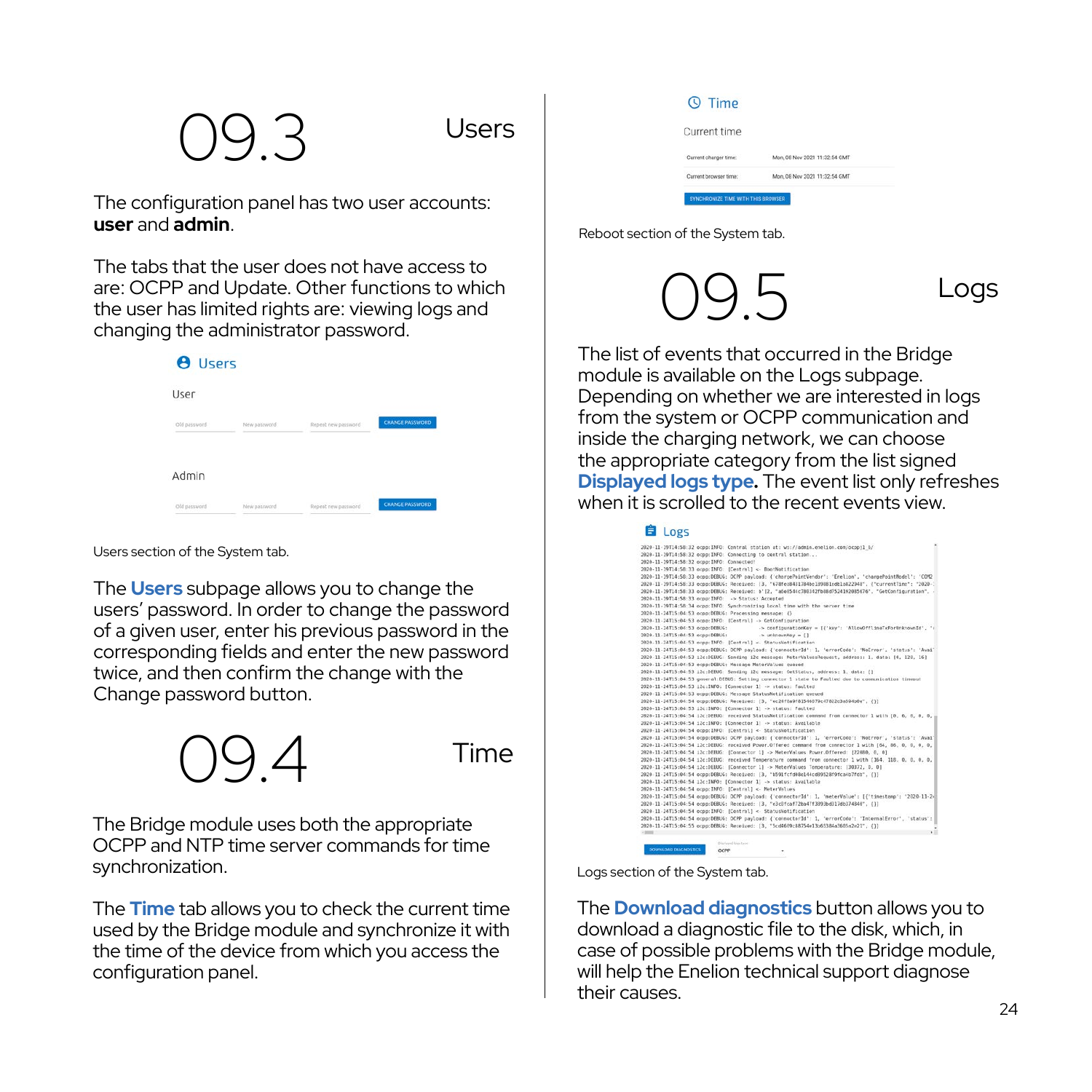### 09.6 Reboot

The **Reboot** button allows you to restart the Bridge module. After two minutes, the configuration panel will display the Dashboard section.

1<sup>0</sup> Technical data

#### **少 Reboot** :<br>Reboots the device. This action will disconnect Bridge from a Management<br>System. You will be redirected to dashboard automatically after two

Reboot section of the System tab.

| <b>Technical data</b>                                 |                                                                                                                                                                                                                                                        |
|-------------------------------------------------------|--------------------------------------------------------------------------------------------------------------------------------------------------------------------------------------------------------------------------------------------------------|
| WiFi                                                  | 2.4 GHz, 802.11 bgn                                                                                                                                                                                                                                    |
| GSM modem                                             | LTE Cat 4, Max. 150<br>Mbps (DL), Max. 50<br>Mbps (UL)                                                                                                                                                                                                 |
| OCPP version                                          | OCPP 1.6 JSON over<br>websocket                                                                                                                                                                                                                        |
| Network ports used                                    | TCP 20 i 21 - FTP protocol<br>used for downloading<br>firmware updates and<br>uploading diagnostics<br>data TCP 80 i 8080 -<br><b>OCPP</b> connection<br>TCP 443 - Secured OCPP<br>connection TCP i UDP 53<br>- DNS protocol UDP 123 -<br>NTP protocol |
| Numer of charging<br>points supported in<br>a network | up to 100                                                                                                                                                                                                                                              |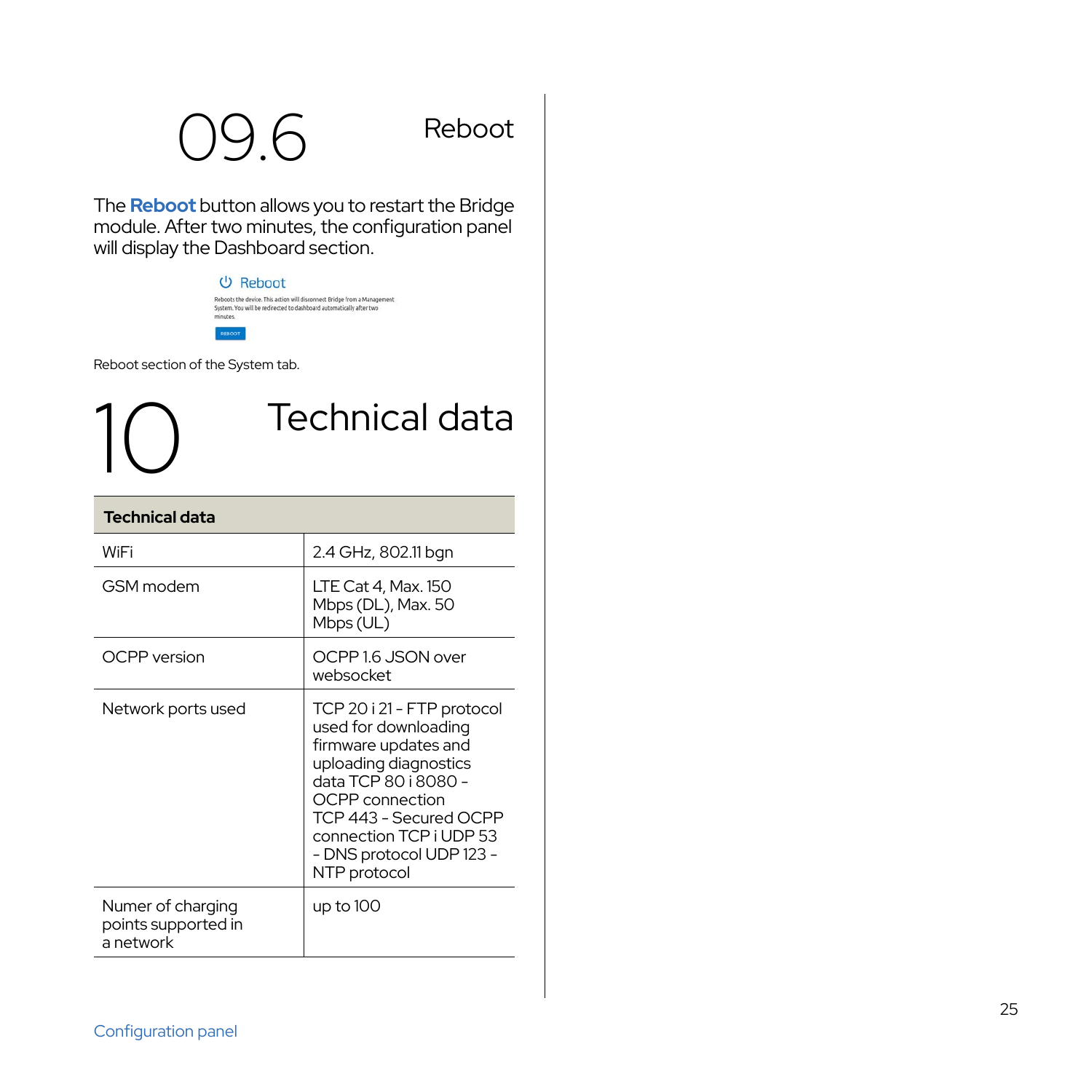### **Maintenance**

The device is designed to operate in temperatures from −30 °C to 55 °C. The manufacturer does not guarantee the proper functioning of the charging station in temperatures outside the specified range. Chargers that are damaged because of exposure to temperatures below −30 0C or above 55 0C are not covered under the warranty. In case it is necessary to open the device, make sure that it is disconnected from the power source. With the device installed outdoors, make sure that there is no precipitation or strong wind.

### $\boldsymbol{\Lambda}$

It is not possible to open the head, any attempts may void the warranty. The backplate may only be opened by a qualified and authorized person.

### Cleaning

The correct way to clean the charger is to wipe the housing with a microfiber cloth using a cleaning agent dedicated to anodized aluminum. Plastic elements should be cleaned with a microfiber cloth using a cleaning agent dedicated to cleaning windowpanes. Other cleaning methods (e.g. wire brush) may lead to the damage of the device housing. Damage resulting from improper cleaning of the device does not constitute grounds for warranty claims

### $\blacktriangle$

The device meets the IP 54 standard. Therefore, it is forbidden to wash the charger with pressure washers, garden hoses, shower or any other water stream sources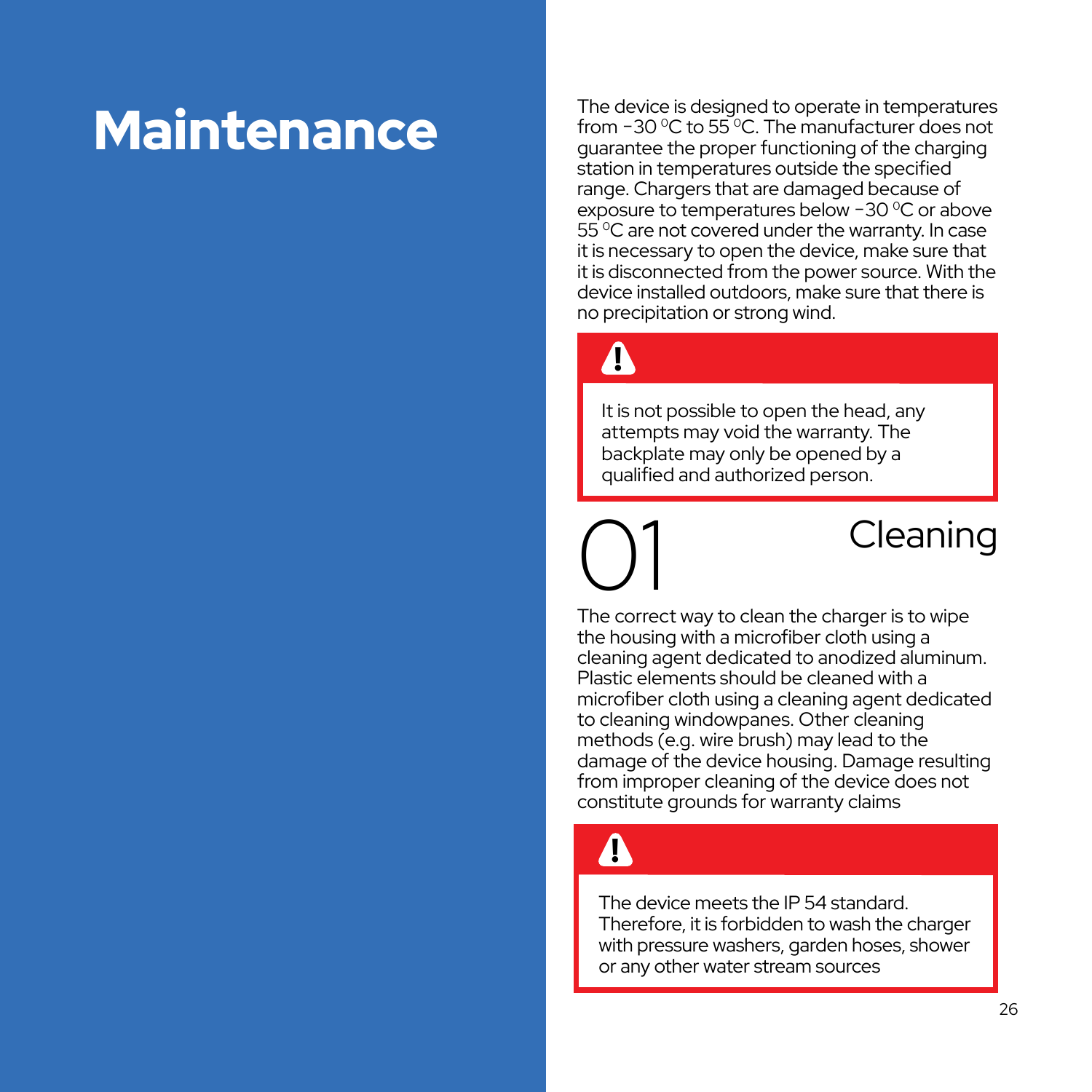#### Operation 1 Operation and maintenance of charging stations  $\binom{1}{2}$

Service inspection is performed once a year.

Mechanical elements such as a socket, charging cable, plug lock, require only a superficial inspection. Solid/durable components are not expected to wear out and to require replacement during the lifetime of station. During the visual inspection, one should pay attention to potential corrosion sources, traces of water, precipitated salts or other symptoms that may indicate deterioration of the station's condition.

Service work may only be performed when the voltage is turned off.

Technical tests 02 The charging station should be subject to a full electrical test at least every 5 years. The proper operation of the residual current device should be

Tests checking the efficiency of the station, electric shock protection, etc. should be performed in accordance with the standards and regulations currently in force. Tests may only be performed by authorized personnel.

Below are some recommendations for the performance of the most important tests.

tested every year.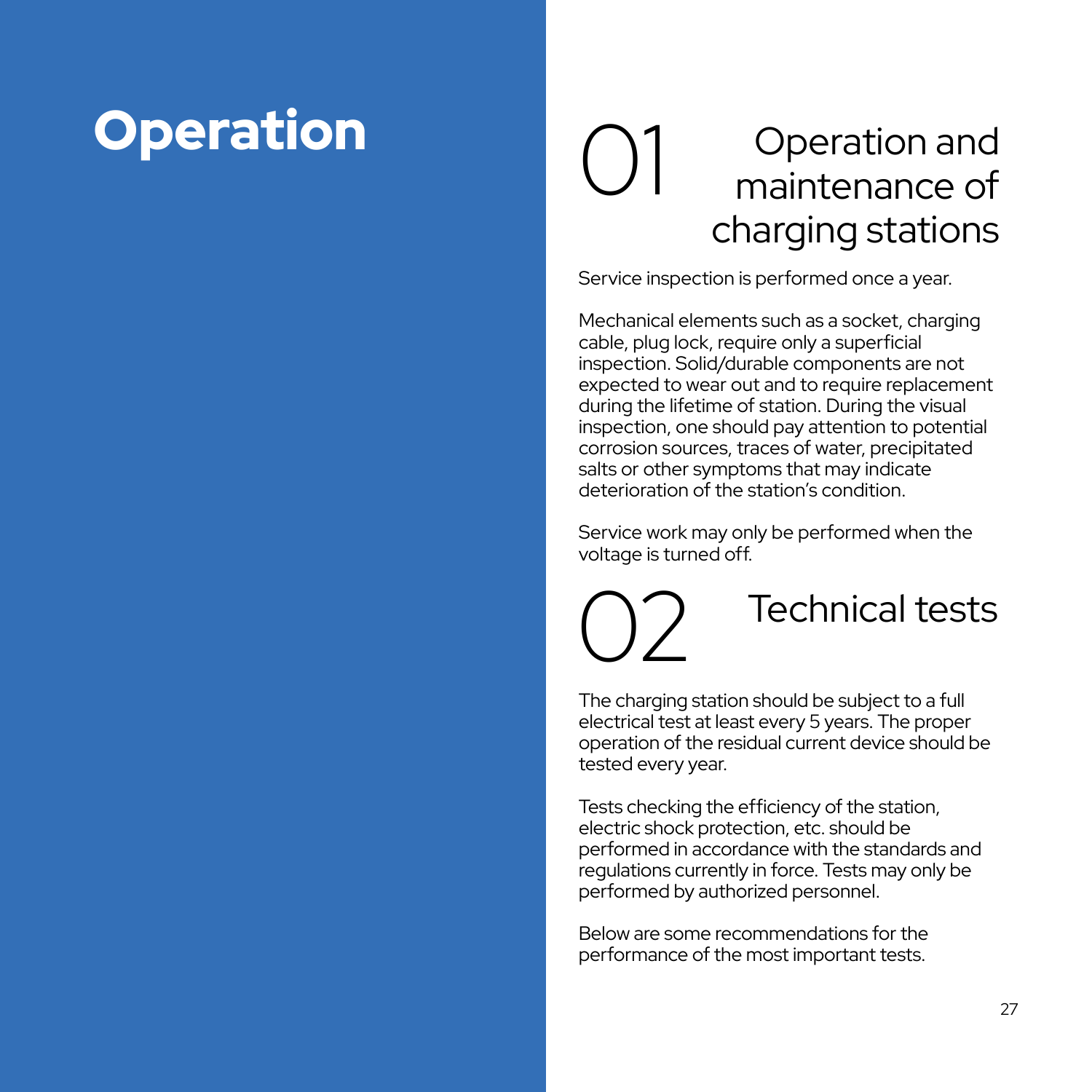#### 021 Continuity measurement of the protective conductors

The measurement should be made between the main potential equalization point and PE contact (wire input on the backplate) in the charging socket, or in the case of a cable station charger, in the plug.

The measurement should be made according to the PN-EN 61667-4:2007 standard.

The open circuit test voltage should be between 4 and 24 V (AC or DC). Continuity measurement should be performed with a current greater or equal to 200 mA. The required accuracy of the measurement should be better than 30%. The maximum acceptable resistance is 3Ω.

> 02.2 Effectiveness of electric shock protection

The measurement should be made at the charging station's connection on the backplate.

The measurement should make according to the PNHD 60364-6:2016-07, PN-HD 60364-4-41:2017 standards, for each powering phases of the charging point.

The test should be carried out using a meter which enables making an operation in the circuits with an RC switch.

Possibly: The measuring tool can be able to make the measurement in a circuit which contains the residual current device without it's tripping. It should be checked if the short-circuit current at the measurement site will be sufficient for the operation of the over-current protection in the required time. Use the most favorable result to access the effectiveness of protection.

The condition must be met:

Zs Ia ≤ U0 for t ≤ 0, 4s

Zs - short-circuit impedance

Ia - the value of current which is able to automatic power-off in the time  $t < 0$  4s

U0 - nominal phase voltage (230V)



**Testing** insulation resistance

 $\frac{1}{2}$  ock protection  $\bigcup_{\text{the insulation}}$  Testing the insulation resistance of the electrical installation supplying power to the charging station

> During the test, the charger must be disconnected from the mains or the charging head removed from the backplate. The test should be performed in a 3 or 5 wire mode, depending on the installation. It is recommended to use devices dedicated to measuring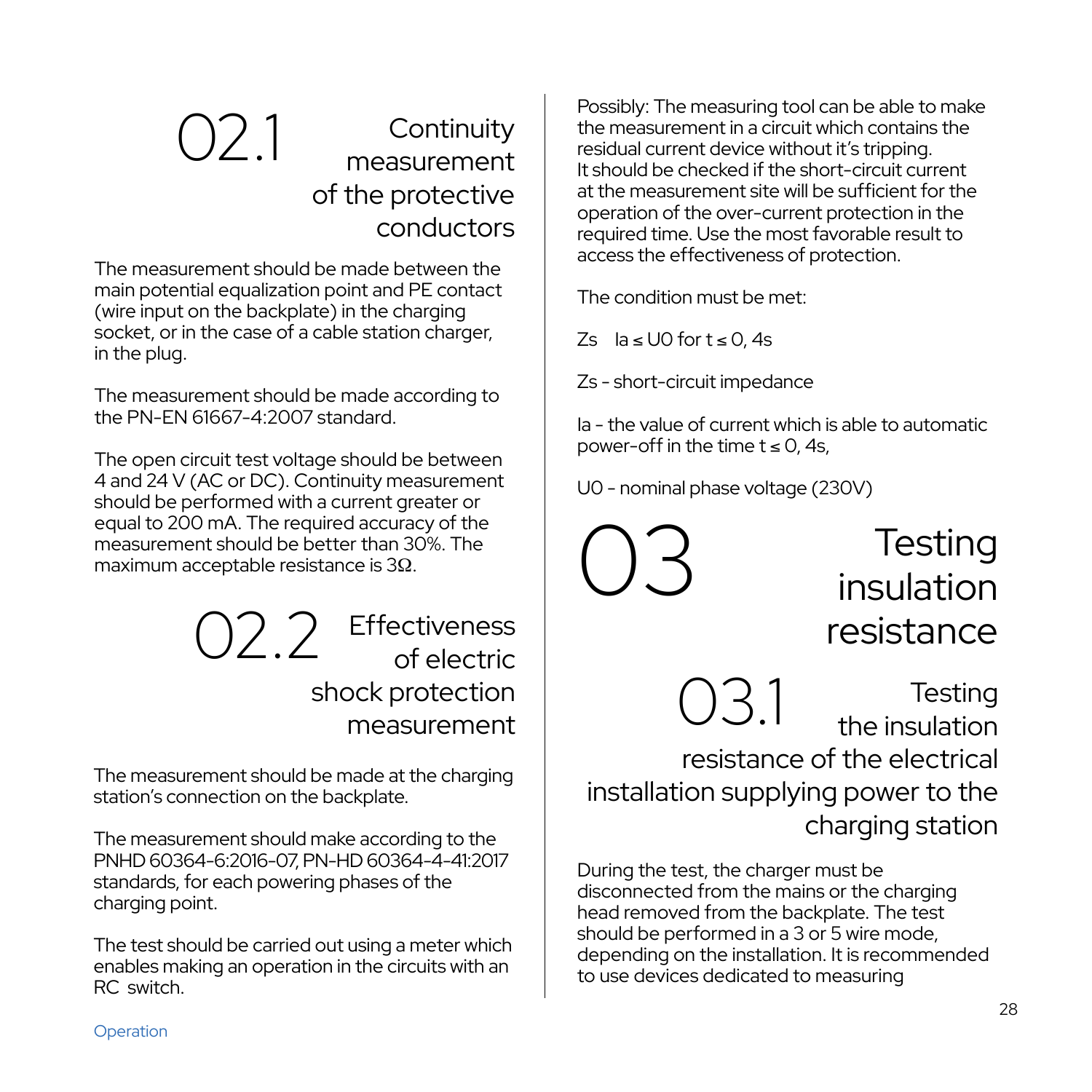insulation resistance with a valid calibration certificate. The meter can be connected e.g. to the output terminals of the overcurrent circuit breaker installed in the switchgear, to the bottom part of the post or any other convenient place.

### $\mathbf{\Lambda}$

When measuring the insulation resistance, the supply voltage absolutely must be disconnected without any possibility of it being accidentally reconnected!

If overvoltage protectors have been used in the tested installation, the connection of the protector with the phases L1, L2, L3 and the N conductor should be disconnected before starting the measurements, and reconnected after the measurement. If the station is equipped with energy meters, disconnect the wires from the input terminals of the meter and use them as a measuring point. Failure to disconnect the meter will lower the phase-to-phase resistance values to approximately 1500 kΩ and the phaseneutral resistance values to approximately 750 kΩ. The method of measuring and the required values of test voltages and minimum insulation resistance for the electrical installation during acceptance and periodic tests are specified in the PN-IEC 60364-6-61 standard. Typically, the test voltage is 500 VDC and the minimum insulation resistance is 1MΩ. Measurements should be made between the leads as specified in the attached table.

| Resistance in $[M\Omega]$ |                |                         |            |            |            |                     |                     |                     |            |
|---------------------------|----------------|-------------------------|------------|------------|------------|---------------------|---------------------|---------------------|------------|
| $L1-$<br>L2               | L <sub>3</sub> | $L2-$<br>L <sub>3</sub> | $L1-$<br>N | $L2-$<br>N | $L3-$<br>N | $11-$<br>PE/<br>PEN | $L2-$<br>PE/<br>PEN | $L3-$<br>PE/<br>PEN | <b>NPE</b> |
| $[M\Omega]$               |                |                         |            |            |            |                     |                     |                     |            |

### 03.2 Testing<br>the insulation resistance of the charging station with a charging module

Additionally, the values of the insulation of the entire charging station can be checked. The test should be performed in a similar way to the test of the condition of insulation of the power supply circuits, i.e. without voltage being applied, in a 5-wire mode and with the overvoltage protection circuit disconnected. It is recommended to use tools with a valid calibration certificate dedicated to measuring insulation resistance. The maximum permissible test voltage is 500 VDC. When testing the insulation resistance of the charging station, attention should be paid to the polarization of the test voltage. It is important due to the measuring and protection systems used inside the device. The polarization of the insulation resistance meter can be easily checked with a universal multimeter on a DC voltage measurement. If this is not possible, the measurement of the insulation between N and PE on the charging station socket will indicate the polarization of the meter. When the result is around 90 kΩ to 400 kΩ the applied voltage has N-PE+ polarization. Otherwise, the meter will show >500MΩ, which means N+ PE- polarization. For convenience, mark the test probes appropriately and take the remaining measurements with the correct polarization from the table. When performing measurements with the Sonel MPI 520/530 Meter with an AUTO ISO-1000 adapter or similar in automatic mode, all measurements will have the correct polarization. It is sufficient to take N-PE measurement in one polarization only. When taking measurements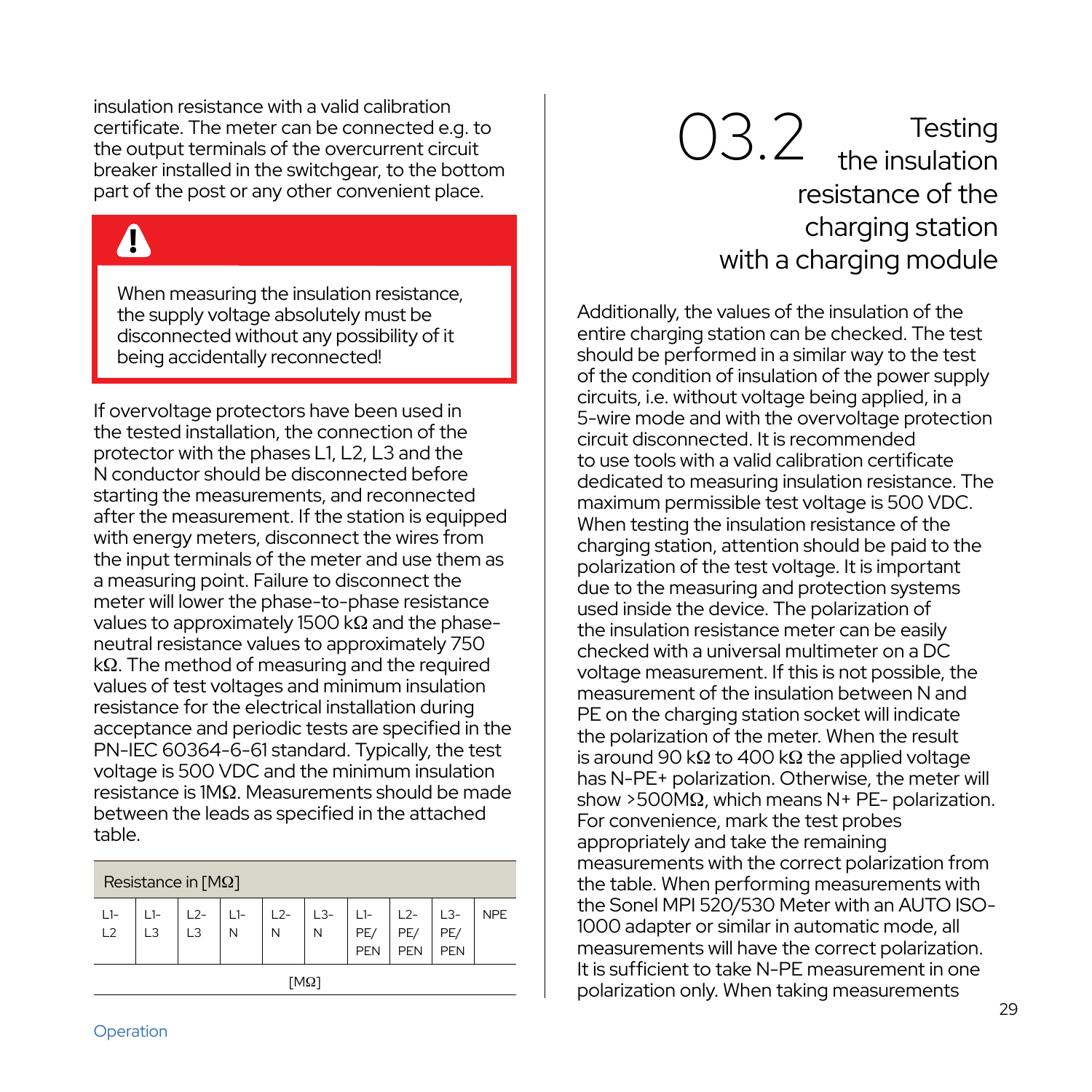with the Gossen Metrawatt PROFITEST MXTRA meter and a 2-pole adapter, the measurement polarization is marked in the photo below.



### i

Insulation resistance is measured with direct voltage. Various manufacturers of measuring devices adopt different polarization conventions for measurements and this is not standardized. For example, the Sonel MPI 520/530 meter gives negative voltage to phase conductors and positive voltage to N/PE. With reverse polarization (plus on L, minus on N), an internal power supply through the socket is activated in the device. This system is used to test devices. As a result, the measuring device is loaded with the starting converter and the resistance results are at the level of several kΩ, which does not correspond to the actual condition.

The table with the criteria for assessing the insulation status and the measurement polarization has been presented below.

| Measurement<br>configuration<br>and<br>polarization | Insulation<br>resistance<br>rated value | Minimum<br>acceptable<br>value |
|-----------------------------------------------------|-----------------------------------------|--------------------------------|
| $PF+L1-$                                            | $1M\Omega$                              | $800 \text{ k}\Omega$          |
| $PF+L2-$                                            | $1M\Omega$                              | $800 \text{ k}\Omega$          |
| PE+ L3-                                             | $1M\Omega$                              | $800 k\Omega$                  |
| $N+L1-$                                             | $>500M\Omega$                           | $1M\Omega$                     |
| $N+L$ 2-                                            | $>500M\Omega$                           | $1M\Omega$                     |
| $N+L3-$                                             | $>500M\Omega$                           | $1M\Omega$                     |
| $N + PF -$                                          | $>500M\Omega$                           | 90 $k\Omega$                   |
| $N PF+$                                             | $400 \text{ k}\Omega$                   | 90 $k\Omega$                   |
| $L1 - L2 +$                                         | $2M\Omega$                              | 900 $k\Omega$                  |
| $L1 - L3 +$                                         | $2M\Omega$                              | 900 $k\Omega$                  |
| $L3+L2-$                                            | $2M\Omega$                              | 900 $k\Omega$                  |

### 03.3 Adapter

An additional factor is the adapter used: charging station – measuring device. The Metrawatt device (PROTYP II Z525A) uses LED voltage indicators, which are useful during functional tests of the charger. Unfortunately, these diodes together with the current limiting resistors (80 kΩ) significantly affect the results of insulation resistance measurements (results below 80 kΩ) depending on the polarization. For this reason, do not use this and other adapters with voltage indicators for insulation measurements as that may affect the value of the measured resistance. It is allowed to use adapters, which do not contain additional circuits – that are adapters for the measuring system. Otherwise, the measurement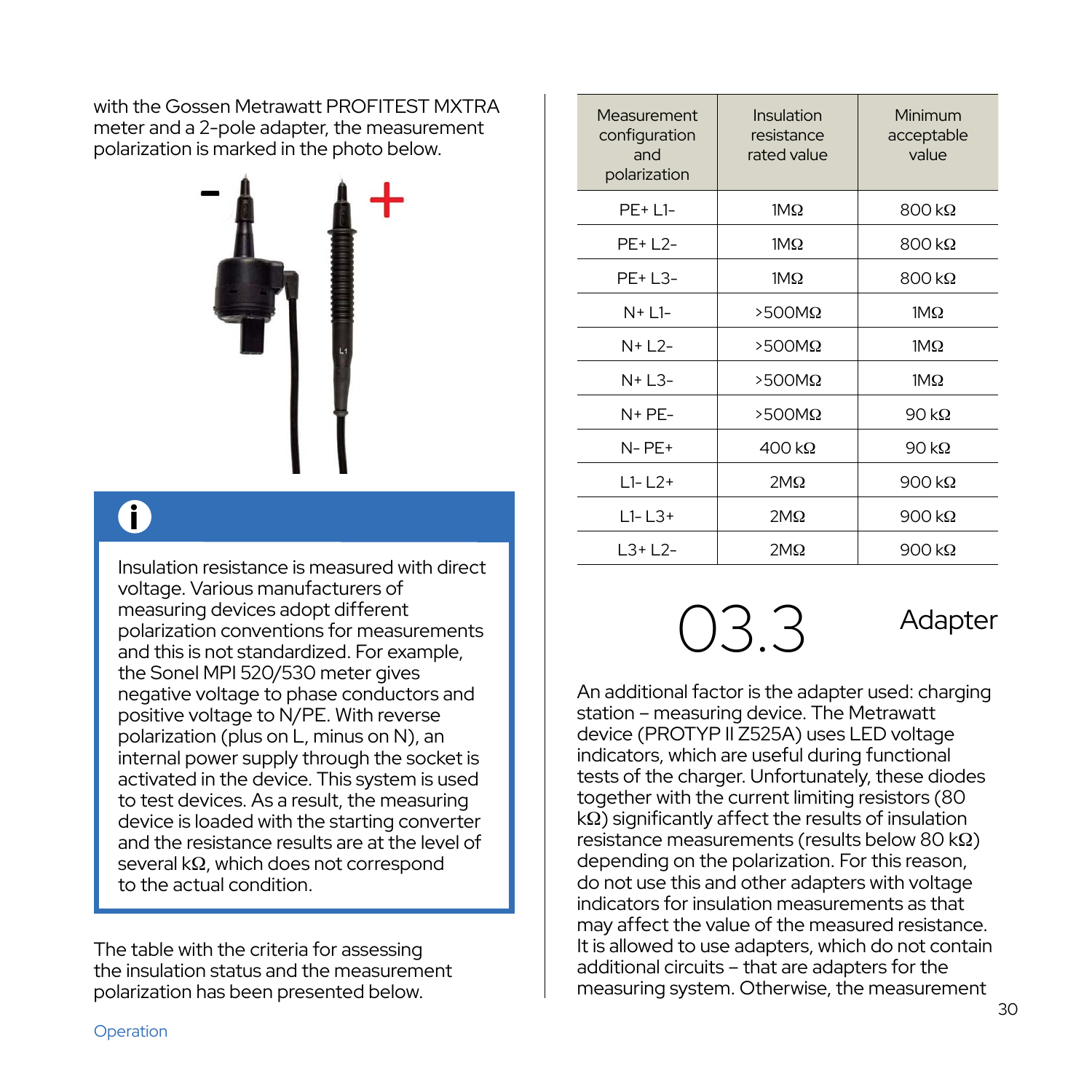should be carried out directly on the station socket/plug contacts, observing appropriate safety rules.



Pin designation of the Type 2 socket of the charging station.

Measurement of the effectiveness of protection against electric shock 04

The station is tested prior to the first overcurrent protection. Measurements are taken with the station/charging module disconnected.

The power cord must be protected in the switchgear in accordance with the quidelines included in the installation manual.

#### **Testing** the operation of residual current devices  $\big)$

Each charging point must be protected against type B residual current (devices with the EU declaration of conformity with the PN-EN IEC 61851-1: 2019-10 standard). This requirement can be met by installing a type B residual current device (RCD B 30 mA/40 A) or an RCD EV (30 mA/40 A) in the switchgear. It is also possible to use the Enelion RCM B – Residual Current Monitor type B accessory. Enelion RCM B in combination with the RCD A used in the switchgear meet all safety requirements.

The test can be carried out when the charging process is started – voltage is on at the socket, status C. For this purpose, an appropriate RCD tester and a vehicle simulator – adapter should be used. During the tests, access to the switchgear or the lower part of the station should be ensured in order to enable lifting the protection. Any activation of the switches during the tests will turn off power to the station. After powering the station again, start the charging process anew.

The procedure looks similar for stations protected by RCD A cut-out switches and equipped with Enelion RCM B. The difference appears when testing the protections in mode B. When the built-in protection RCM B is triggered, the relays are immediately opened, interrupting the charging process and the LED interface blinks in a specific way **(see Chapter 3.4 LED bar)**, o draw the user's attention. The charging process is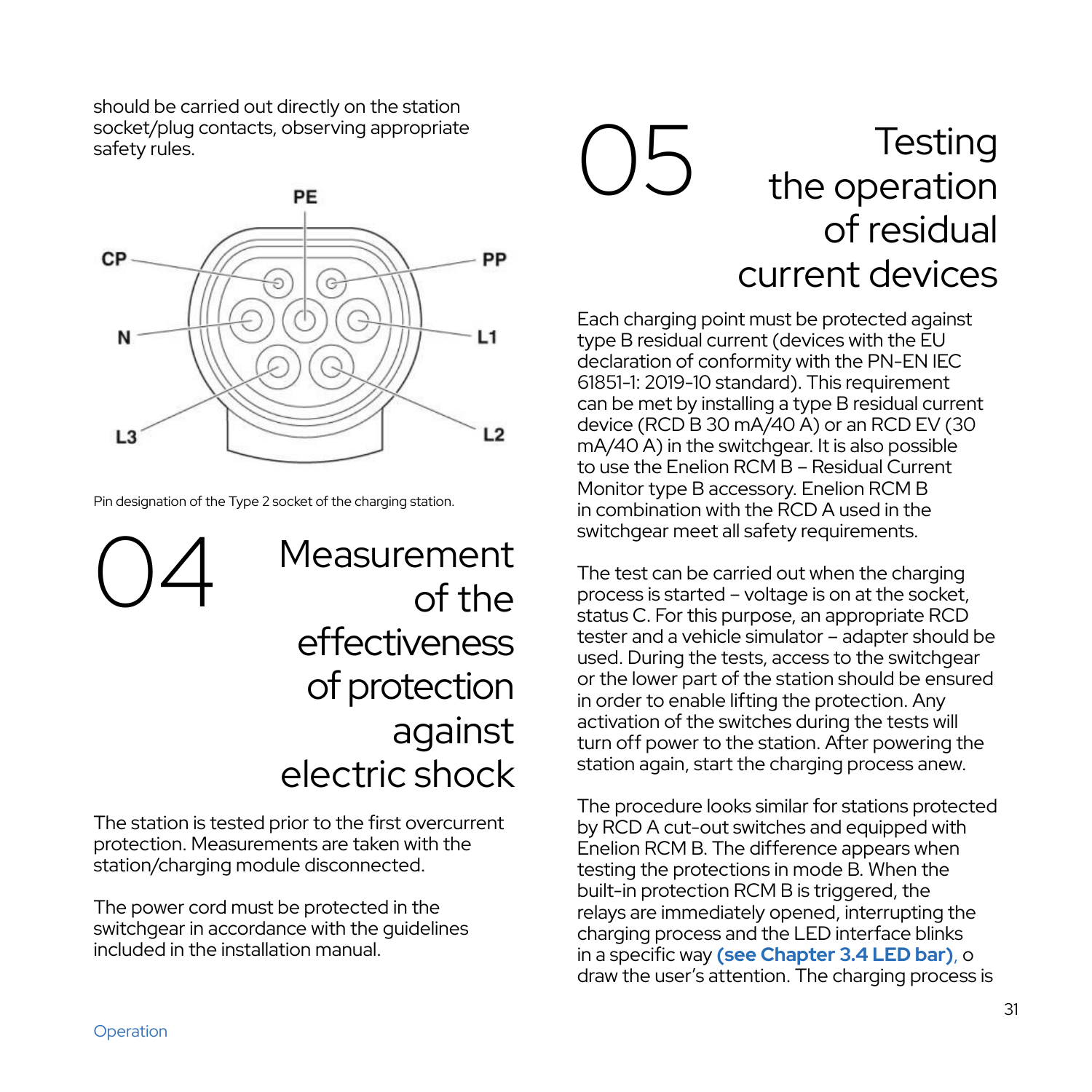suspended until the user's action.

To reset the system and enable recharging again, pullout the plug from the station socket. For chargers with RFID identification, the identification must be used to open the plug lock. In public chargers – in Free Charge configuration – the vehicle must be disconnected – this also opens the lock in the station.

After the charging process has been completed. the station is ready for the next charging. In the event that the protection in the switchgear is activated earlier, the voltage should be reinitiated by lifting the lever and starting the next charging process. The process should be repeated until all necessary tests have been performed.

#### 05.1 Functional tests of the device — methods of execution

Functional tests must be carried out with a suitable tester. The charging point should be handled as in the standard charging process. The entire procedure for the initiation and termination of charging etc. is provided in Chapter **2 Use of the charging station**. Attention should be paid to the different operation of the station depending on the configuration: with RFID authorization and Freecharge. Chapter 8 Troubleshooting describes the error codes and the situations diagnosed by the station. On their basis, it can be determined whether the station correctly diagnoses damage on the vehicle end. Examples of damage are the lack of a diode, CP shortcircuit, PP short-circuit, etc. Such situations can be simulated with an appropriate test system dedicated to the AC charging station.

Operation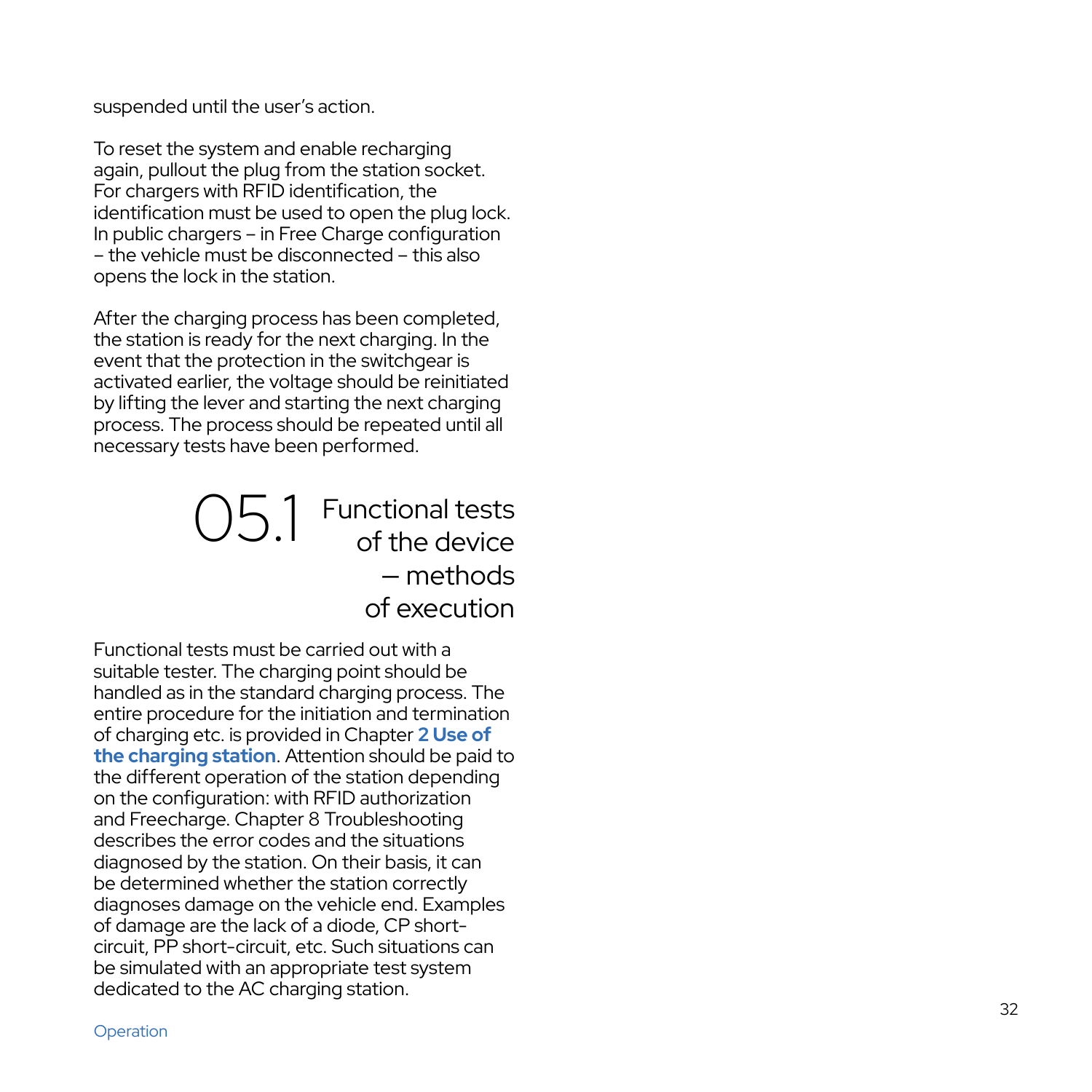### **Technical** description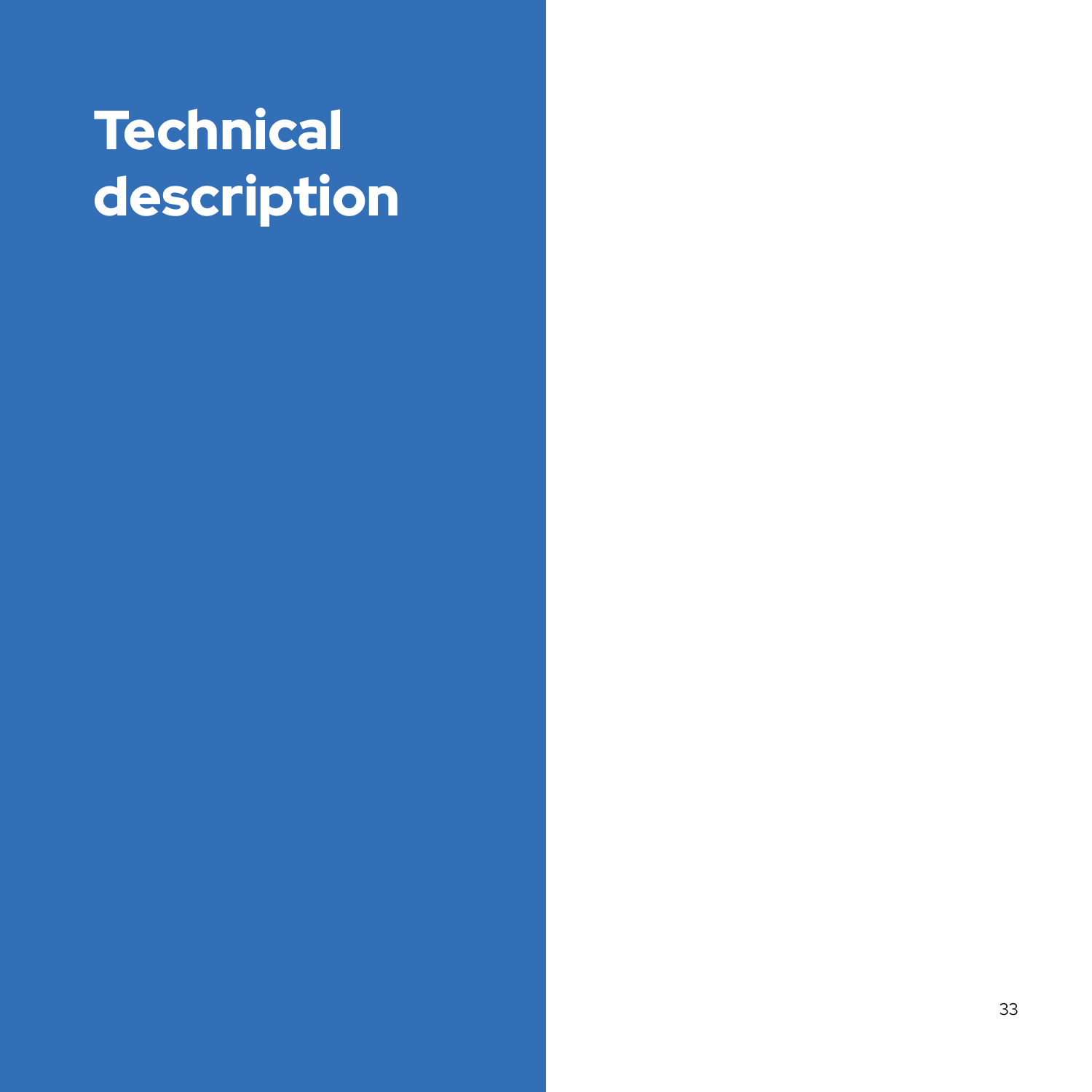#### **Charging Station/General Access Charging Station**

#### **Charging point, an element of public road transport infrastructure**

| Housing                           | Polycarbonate, Anodized aluminum*                                                                                                                                  |  |
|-----------------------------------|--------------------------------------------------------------------------------------------------------------------------------------------------------------------|--|
| Ingress Protection rate           | <b>IP54</b>                                                                                                                                                        |  |
| Impact protection (IK rate)       | IK10                                                                                                                                                               |  |
| Flammability class                | UL94-VO                                                                                                                                                            |  |
| Charging connector type           | Lumina Socket - Type2 Socket, Lumina Cable - Type2 connector with 4,7 m cord                                                                                       |  |
| Residual current protection       | Embedded residual current monitor - Enelion RCMB 6 mA DC                                                                                                           |  |
| Energy metering                   | Integrated 3-phase energy meter >99 % accuracy                                                                                                                     |  |
| Certified electricity meter (MID) | Impulse* - possible to install inside the housing                                                                                                                  |  |
| User interface                    | multi-color LED strip EVC status indication;<br>Dedicated app connecting station via WiFi AP 2.4 GHz<br>b/g/n                                                      |  |
| Online communication unit         | Integrated LTE/4G modem<br>WiFi 2.4 GHz b/q/n - direct access point to the station with an option to hide<br>the AP and connect the station to local Wi-Fi network |  |
| OCPP                              | compliance with OCPP 1.6 J protocol                                                                                                                                |  |
| Authorization                     | built-in RFID / NFC reader - Mifare Classic / Free Charge<br>dedicated app connected via WiFi AP 2.4 GHz b/q/nWW                                                   |  |
| Current / Charging power          | up to 7.4 kW at 32 A 1-phase<br>up to 22 kW at 32 A 3-phase (TN system)                                                                                            |  |
| Charging voltage                  | 3 x 400 V AC/ 230 V AC ( ±10 % )                                                                                                                                   |  |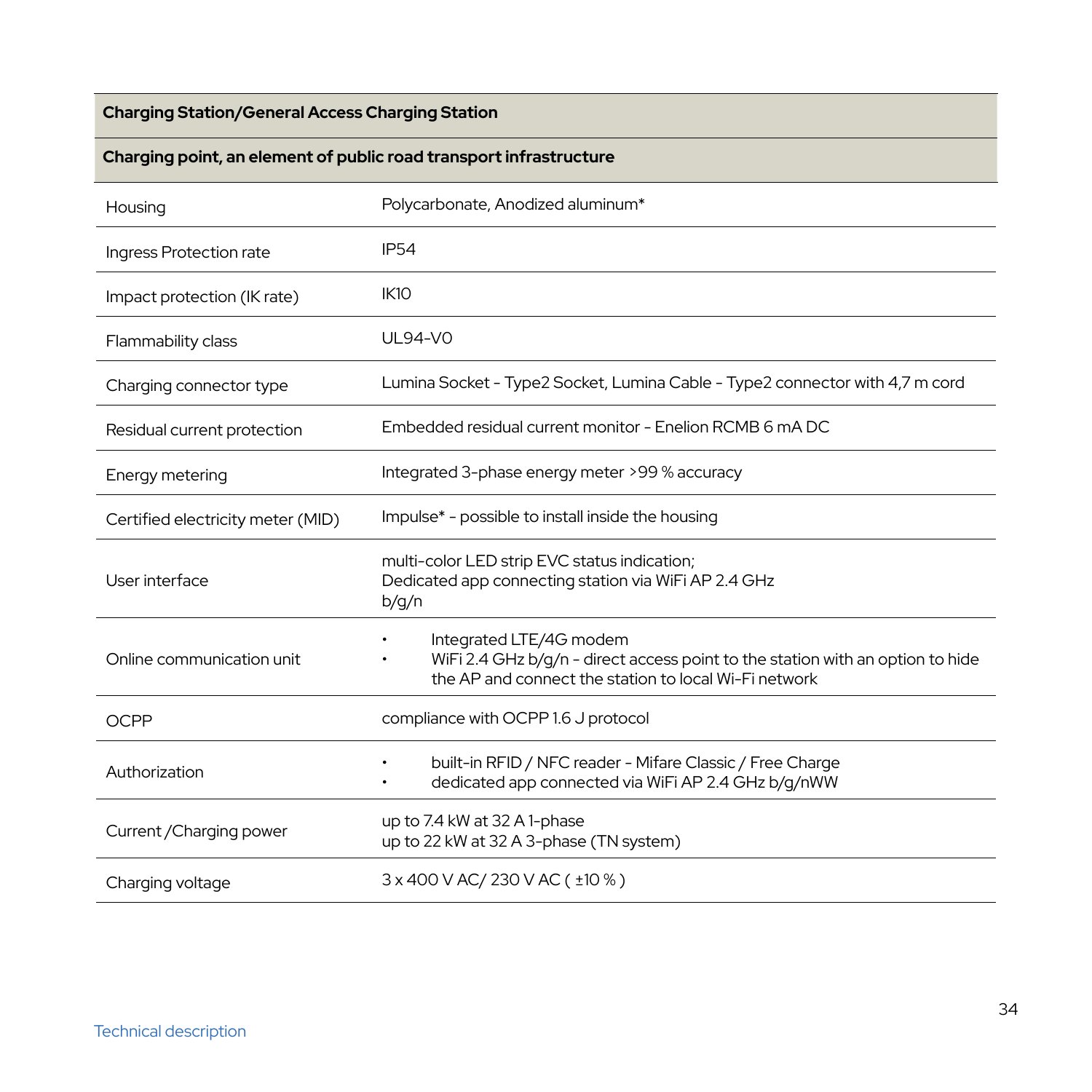| Supply voltage                    | 3 x 400 V AC/ 230 V AC ( ±10 % ) (TN/IT)<br>Possibility of connecting the cable from the top, bottom and the back of the station                                                                           |  |
|-----------------------------------|------------------------------------------------------------------------------------------------------------------------------------------------------------------------------------------------------------|--|
| Other features                    | configuration with no additional tools<br>remotely controlled schuko outlet (max 2000W/10A)*<br>remote start / stop, delay and charging schedule<br>temperature and humidity monitoring inside device<br>٠ |  |
| Operating temperature             | $-30^{\circ}$ C / +55 $^{\circ}$ C                                                                                                                                                                         |  |
| Maximum altitude for installation | 2000 m                                                                                                                                                                                                     |  |
| Height                            | 390 mm                                                                                                                                                                                                     |  |
| Depth                             | $133 \text{ mm}$                                                                                                                                                                                           |  |
| Width                             | 155 mm                                                                                                                                                                                                     |  |
| Depth                             | $133 \text{ mm}$                                                                                                                                                                                           |  |
| Weight                            | 3 kg / 4,2 kg (depending on device-version)                                                                                                                                                                |  |
| Compliance                        | 2014/53/EU (RED)<br>2011/65/EU (RoHS)<br>2014/30/EU (EMC)<br>2014/35/EU (LVD)                                                                                                                              |  |

\* option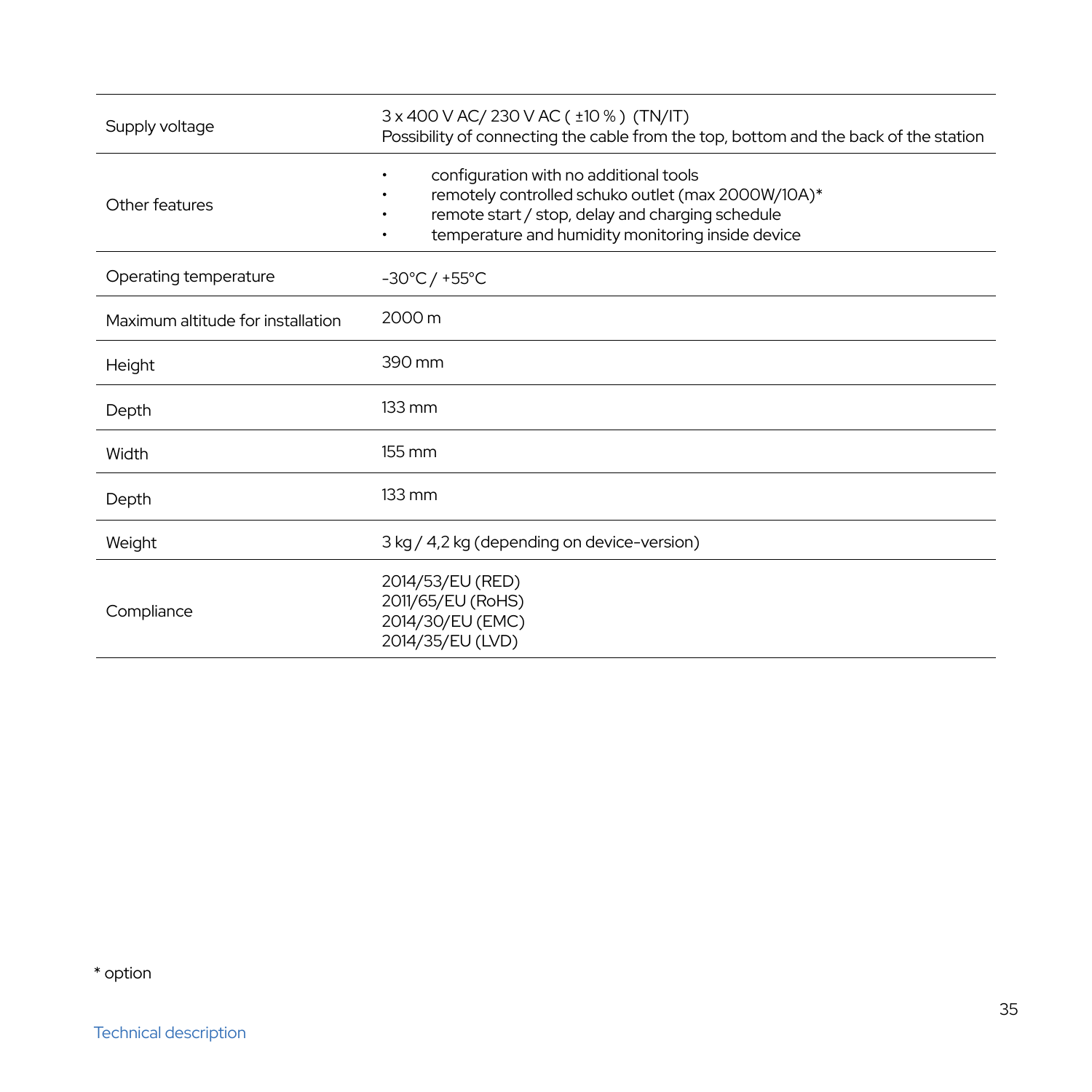### **Troubleshooting**  $\bigcap_{\text{Alerts}}$

# 01

There are three types of alerts:

- warning the charger will pause charging, but it will also try to return to return to the charging state on its own. The LED strip will blink in yellow.
- error the charger will blink in red indicating an issue that required human interaction. The alert can be cleared by reconnecting a car.
- critical the charger will flash in steady red color, indicating an issue that required servicing of the charger.

For detailed error information check Alerts section in the configuration panel.

02

Frequently Asked **Questions** 

#### **LUMINA CHARGER DOESN'T CONNECT TO THE WIFI NETWORK**

Make sure the WiFi password was entered correctly and that the proper security method was chosen ("Authentication type" box). Positioning the WiFi router closer to the charger may also prove helpful.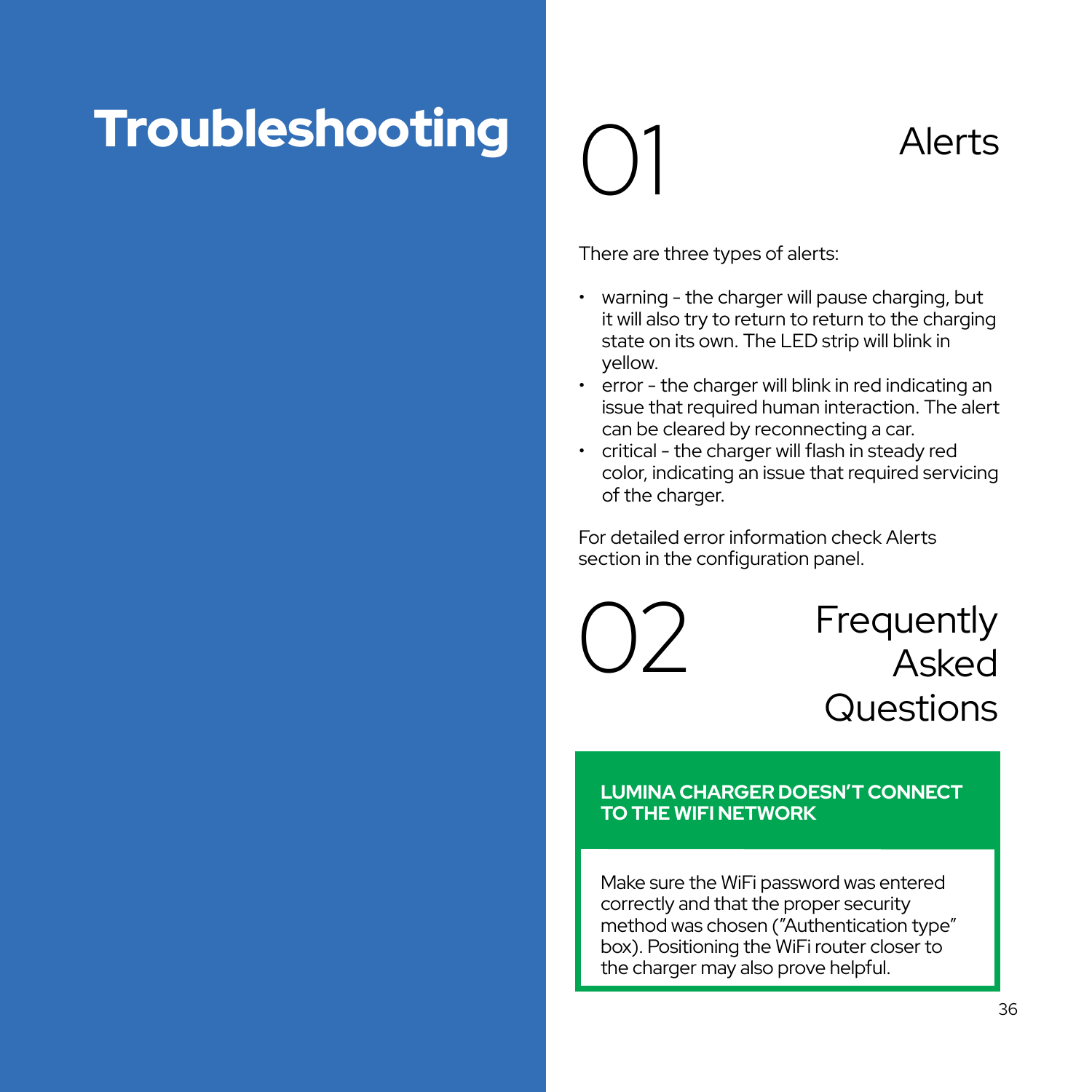#### **LUMINA CHARGER DOESN'T CONNECT TO THE WIFI NETWORK**

Make sure the GSM network settings were entered correctly and that the charger is in the network signal range.

#### **I CANNOT ACCESS THE CONFIGURATION PANEL**

Make sure you are connected to the charger's wifi hotspot. Please check if you use correct IP address: 192.168.8.8.

#### **In other cases contact technical support.**

Describe in detail the situation in which the problem occurs, which will help the technicians locate the source of the problem quicker and help you more effectively. If possible attach the file with the charger operations log (you can download it by pressing "Download logs" in the Logs page from Diagnostics section).

#### **Customer service**

Download the latest user manuals, useful documents and videos for your product on **enelion.com**



THIS DOCUMENT CONTAINS INFORMATION THAT IS SUBJECT TO CHANGE WITHOUT NOTICE.

© 2022 ENELION

50 Pana Tadeusza St , 80-123 Gdańsk, Poland